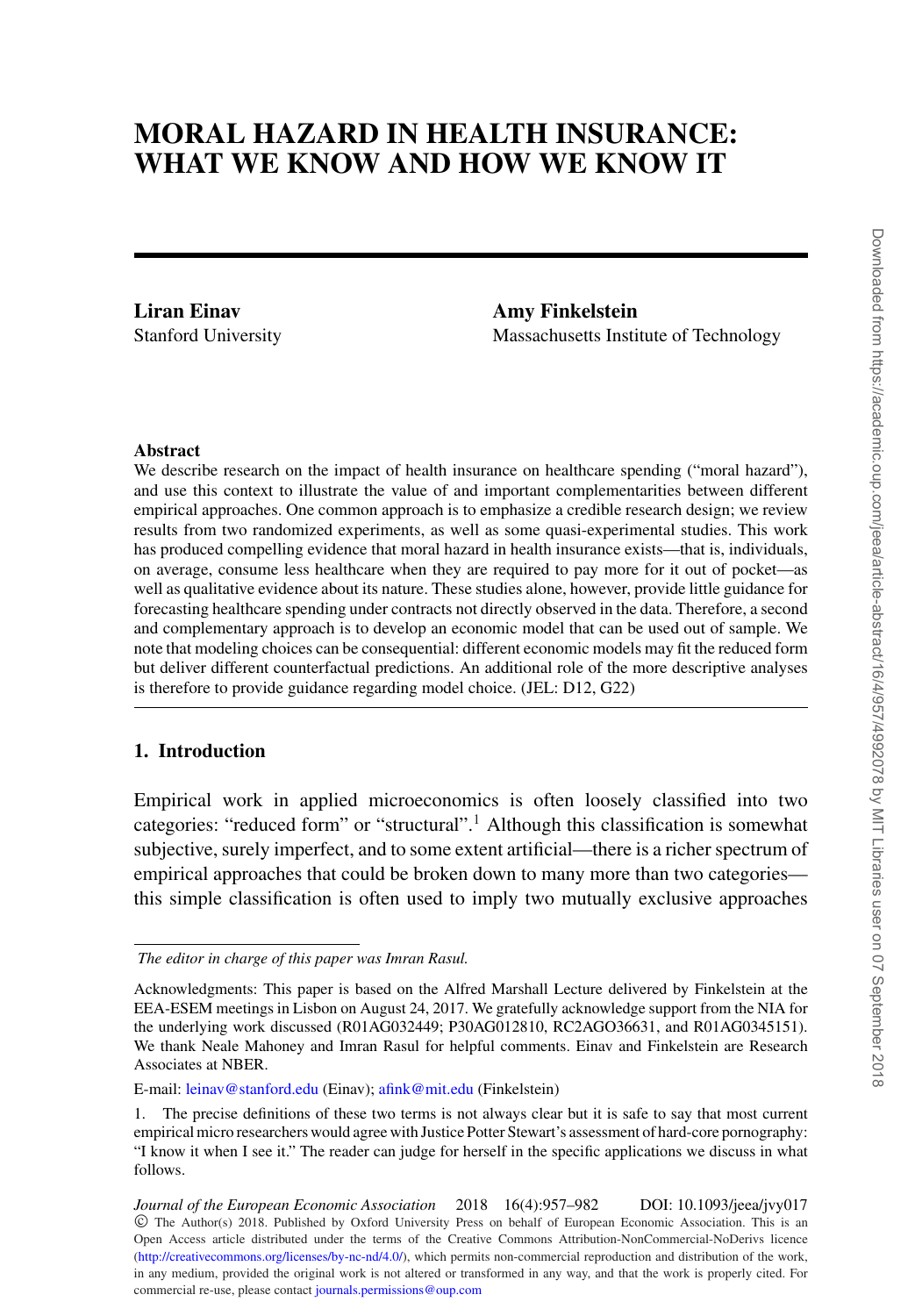that are at odds with each other. And the researcher—faced with a question and a data set—is portrayed as needing to make an almost religious choice between the two approaches. In this paper we try to make the simple point—appreciated by many, but perhaps not all—that these two empirical approaches are in fact complements, not substitutes. Each has its own pros and cons. They should often be used in tandem (within or across papers) as scholars embark on answering a specific research question.

To illustrate this point, we use the specific topic of moral hazard in health insurance, on which there is a vast empirical literature (including our own) covering a range of empirical approaches. In the context of health insurance, the term "moral hazard" is widely used (and slightly abused) to capture the notion that insurance coverage, by lowering the marginal cost of care to the individual (often referred to as the outof-pocket price of care), may increase healthcare use (Pauly [1968\)](#page-25-0). In the United States—the context of all the work we cover in this paper—a typical health insurance contract is annual and concave. It is designed so that the out-of-pocket price declines during the year, as the cumulative use of healthcare increases.

We make no attempt to review the voluminous empirical literature on the topic. Rather, we select only a few specific papers—drawing (grossly) disproportionately on our own work—to illustrate the relationship and complementarities between different empirical approaches used to study the same topic. Our focus is thus not only on describing (some of) what we know, but also on how we know it.

We begin by defining the object of interest: what "moral hazard" means in the context of health insurance, and why it is of interest to economists. We then discuss work on three specific questions related to moral hazard in health insurance. First, we describe work that has tested whether moral hazard in health insurance in fact exists. There is a clear affirmative answer, with much of the most-convincing existing evidence coming from large-scale randomized experiments: Just like almost any other good, individuals increase their healthcare utilization when the price they have to pay for it is lower. Second, we describe work that tries to assess the nature of the consumer response. In particular, we ask whether individuals respond to the dynamic incentives that arise from the nonlinear health insurance contracts. Again, the general finding is positive, with much of the evidence driven by quasi-experimental studies. Finally, we describe work that attempts to forecast what healthcare spending would be under contracts we do not observe in the data. This requires a more complete model of individual behavior.

In the final section, we conclude by returning to our main goal in writing this paper, and discuss the cross-pollination across the methods and approaches used in the three preceding sections. Although all methods were used in the context of the same broad topic, the more specific questions they answer are slightly different. We highlight the value of each approach, and the important interactions between them. In particular, compelling "reduced form" causal estimates of the impact of health insurance contracts on healthcare spending are invaluable for testing specific hypotheses, such as whether there is any behavioral response or whether individuals respond to dynamic incentives. There are settings and questions in which such reduced form estimates may be sufficient. In particular, if the variation used is sufficiently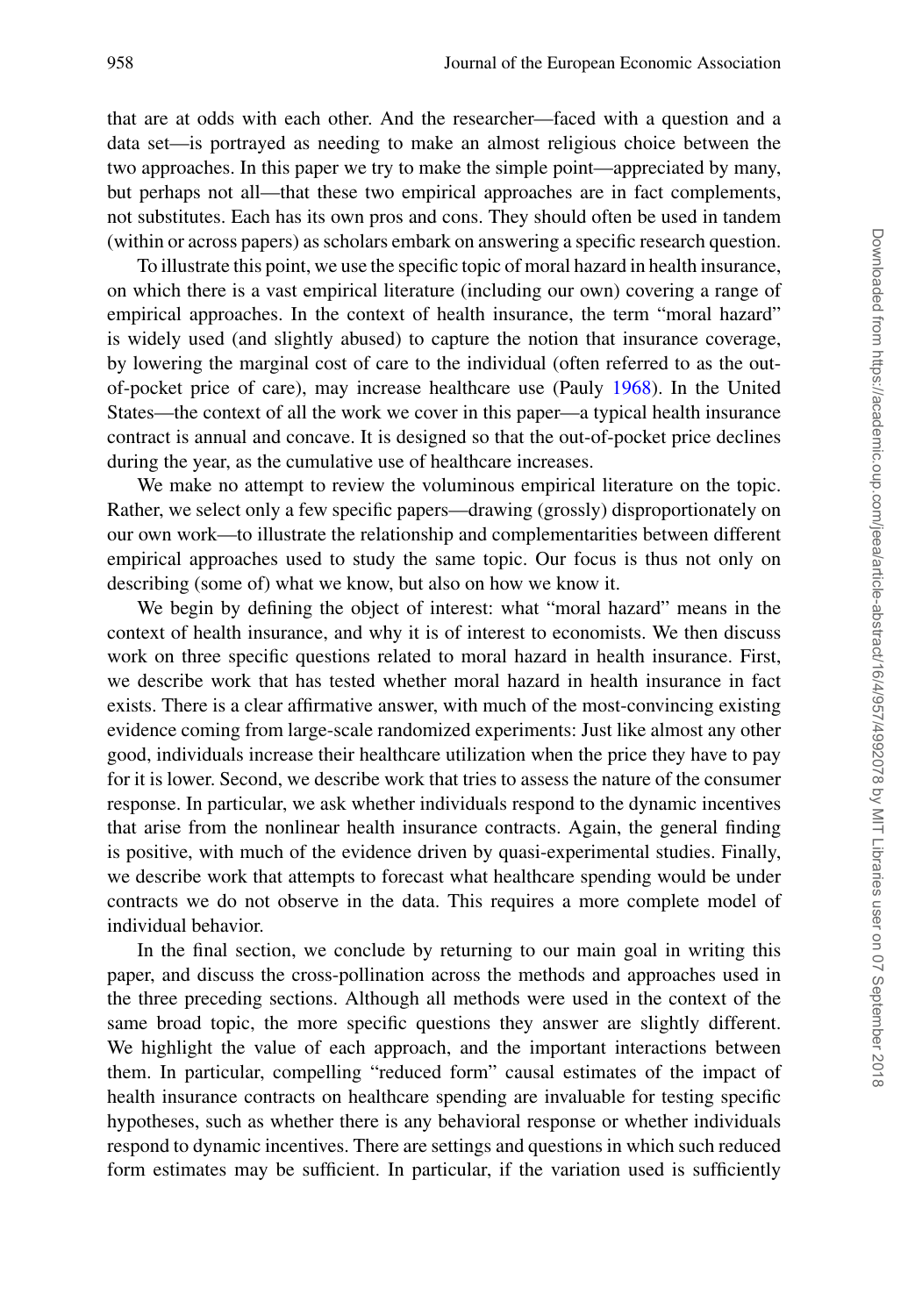close to prospective policies of interest, one might need to go no further. Yet, many perhaps most—questions of interest require us to make predictions out of sample, for which economic models that rely on deeper economic primitives are important. These modeling choices should not be made in a vacuum; the descriptive evidence from the reduced form provides general motivation, as well as more specific guidance, as to which modeling choices are more appropriate in a given context.

We are clearly not the first to attempt to highlight the value of combining different empirical approaches in the context of the same question. Very similar views are expressed in Chetty [\(2009\)](#page-24-0), Heckman [\(2010\)](#page-25-1), Nevo and Whinston [\(2010\)](#page-25-2), and Einav and Levin [\(2010\)](#page-24-1), among others. Although tastes or skill sets of individual researchers may understandably lead them to disproportionately or exclusively pursue one particular style of empirical work, the literature as a whole benefits enormously from attempts to incorporate and cross-pollinate the two, within and across papers. Discussing these issues in the abstract is often difficult, so customizing the discussion to a specific context may be useful. Our modest goal in this paper is to provide such a specific context within which to illustrate this more general point.

# **2. "Moral Hazard" in Health Insurance**

Throughout this paper, we follow decades of health insurance literature and use the term "moral hazard" to refer to the responsiveness of healthcare spending to insurance coverage. The use of the term in this context dates back at least to Arrow [\(1963\)](#page-23-0). Consistent with the notion of hidden action, which is typically associated with the term "moral hazard," it has been conjectured that health insurance may induce individuals to exert less (unobserved) effort in maintaining their health. For example, Ehrlich and Becker [\(1972\)](#page-24-2) modeled health insurance as reducing individuals' (unobserved) effort in maintaining their health; because health insurance covers (some of) the financial costs that would be caused by poor health behaviors, individuals may have less incentive to avoid them—they may exercise less, eat more cheeseburgers, and smoke more—when they have insurance coverage.

However, this so-called "ex ante moral hazard" has received very little subsequent attention in empirical work from the literature.<sup>2</sup> This may be because it is not empirically relevant in many contexts—the increased financial cost associated with poor health is not the only cost, and probably not the most important cost of being sick.

<sup>2.</sup> Spenkuch [\(2012\)](#page-25-3) provides one of the few pieces of evidence on "ex ante moral hazard". He re-analyzes King et al.'s [\(2009\)](#page-25-4) randomized evaluation of the impact of encouraging individuals in some geographic areas of Mexico but not in others to enroll in the then-newly introduced catastrophic health insurance program for workers outside the formal sector, Seuguro Popular. Spenkuch [\(2012\)](#page-25-3) finds some evidence of declines in preventive care, such as flu shots and mammograms, associated with experimentally induced greater insurance coverage.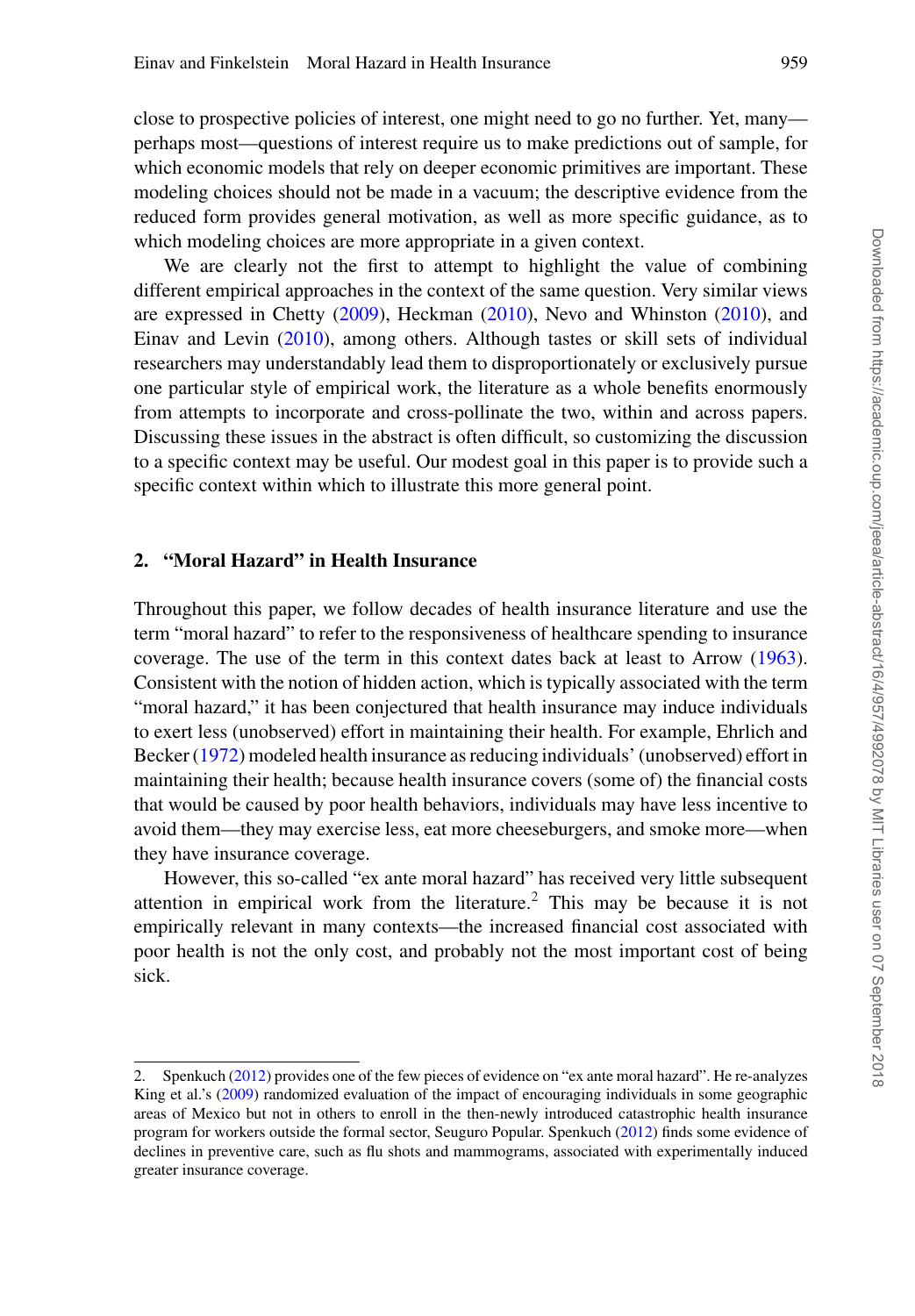The focus of the moral hazard literature has instead been on what is sometimes referred to as "ex post moral hazard". That is, on the responsiveness of consumer demand for healthcare to the price she has to pay for it, conditional on her underlying health status (Pauly [1968;](#page-25-0) Cutler and Zeckhauser [2000\)](#page-24-3). In that sense, the use of the term "moral hazard" is a bit of an abuse of the "hidden action" origin of the term. The "action"—that is, the individual's healthcare utilization—is in fact observed (and contractible), and the asymmetric information problem may be more naturally described as a problem of "hidden information" (regarding the individual's health status). Yet, to stay consistent with decades of abuse of terminology in the entire health insurance literature, we use the term in a similar way and by "moral hazard" refer to how consumer demand for healthcare responds to the out-of-pocket price the consumer has to pay for that care.

Consumer cost-sharing is the typical name used for determining the out-of-pocket price the consumer has to pay for healthcare. Because the set of healthcare services is broad, and the price of each service could vary, insurers often specify coverage as a percentage share of the total healthcare spending. The share of total healthcare spending paid by the individual is referred to as "consumer cost-sharing"; the remaining share is paid by the insurer. For example, a 20% consumer co-insurance or cost-share means that for every dollar of healthcare spending, the consumer pays 20 cents out of pocket and the insurer pays 80 cents.

Typical health insurance contracts are annual and do not specify a constant consumer cost-share. Rather, they specify the consumer cost-sharing as a function of the cumulative (over the covered year) amount of healthcare spending. This function is typically concave. Figure [1](#page-4-0) shows a stylized example of a typical contract. This example shows a concave, piece-wise linear schedule with three "arms". In the first the deductible range—the individual faces an out-of-pocket price of 100%; every dollar of healthcare spending is paid fully out of pocket. After the deductible is exhausted, which in this example occurs at \$500 in total spending, the individual enters the "co-insurance" arm, where she faces a price of 10%; for every dollar of healthcare spending. Finally, once the individual has spent a total of \$3,500 out of pocket (or \$30,500 in total spending), she reaches the "out-of-pocket maximum" (also known as "stop loss" or "catastrophic coverage") arm, at which point she faces no cost-sharing and has complete insurance coverage.

Moral hazard is of economic interest because it creates an obstacle to the consumption-smoothing purpose of insurance. Insurance is valuable because it creates a vehicle for transferring consumption from (contingent) states with low marginal utility of income (e.g., when one is healthy) to states with high marginal utility of income (e.g., when one is sick). The first best insurance contract would equalize marginal utility across different states; the existence of moral hazard makes it infeasible to obtain the first best. As Pauly [\(1968\)](#page-25-0) first pointed out, if individuals' healthcare utilization responds to the price they have to pay for it and the underlying health status is not contractible, the cost of providing insurance will rise and individuals may no longer be willing to pay the break-even price of full insurance. Therefore, as shown by Holmstrom [\(1979\)](#page-25-5), the presence of moral hazard leads optimal insurance contracts to be incomplete, striking a balance between reducing risk and maintaining incentives.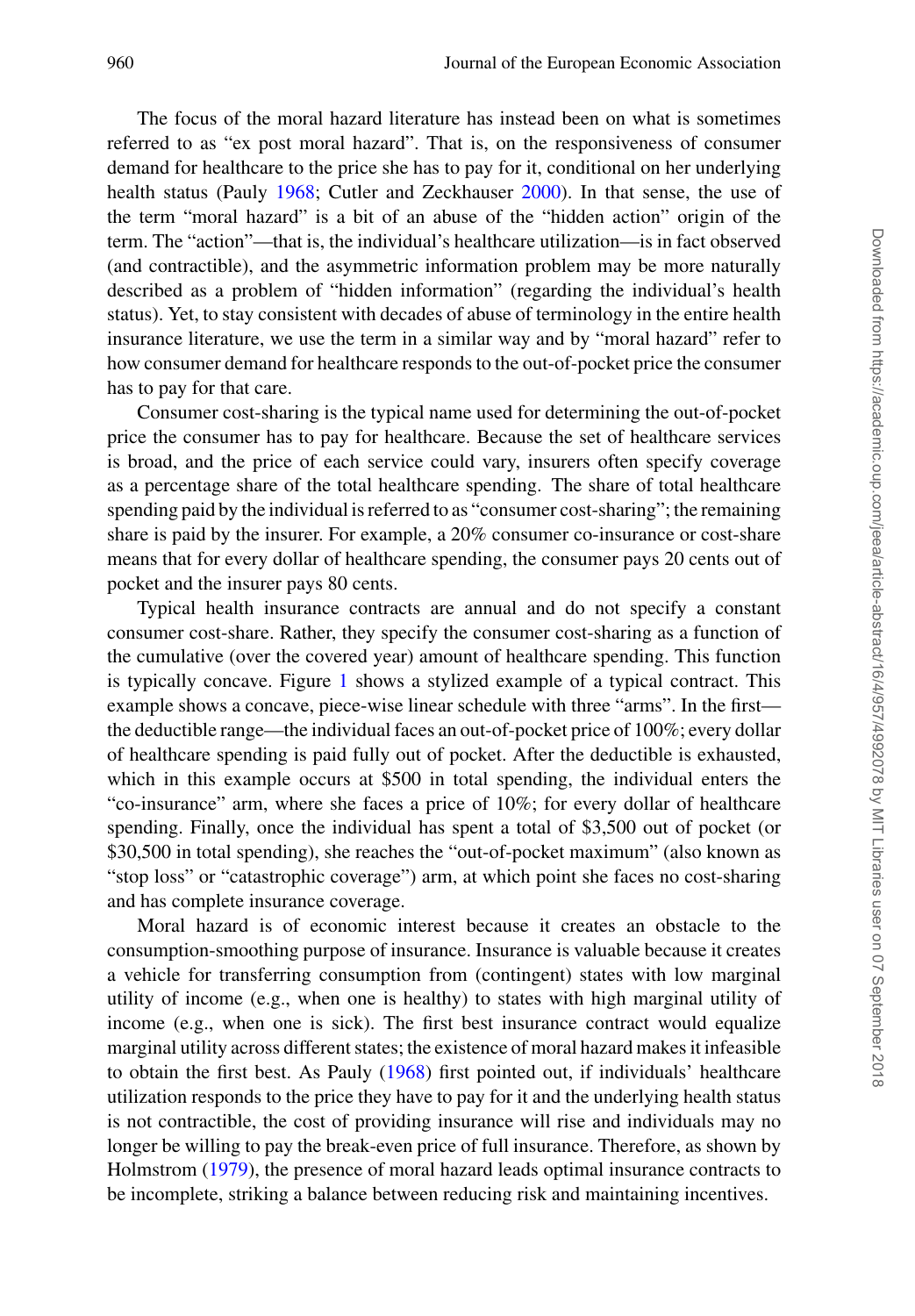<span id="page-4-0"></span>

FIGURE 1. A typical health insurance contract in the United States. Figure shows a stylized annual health insurance contract, illustrating the mapping the contract creates from total medical spending to out of pocket medical spending. The *x*-axis shows total medical spending for the year and the *y*-axis shows the out-of-pocket medical spending for the year.

A declining out-of-pocket price schedule (see, e.g., Figure [1\)](#page-4-0) is a natural way to optimally trade off the goal of combating moral hazard through higher consumer cost-sharing with the goal of providing risk protection through lower consumer-cost sharing. Since the value of insurance is increasing in the total spending, it makes sense to provide a policy that provides greater protection when spending is greater. Although this concave feature is common in many health insurance contracts in the United States, we will also discuss in what follows settings where contracts deviate from this pattern.

The existence, magnitude, and nature of the moral hazard response is thus a key input into the optimal design of private or public health insurance contracts. This is a natural reason for the study of moral hazard to attract the considerable theoretical and empirical attention that it has. However, moral hazard in health insurance has also attracted academic and policy interest for the potential it raises that higher consumer cost-sharing could help reduce the high—and rising—levels of healthcare spending as a share of GDP in most developed countries. This has prompted, for example, policy interest in high-deductible health insurance plans in the United States as a way of reducing aggregate healthcare spending levels. The majority of healthcare spending, however, is accounted for by a small share of high-cost individuals whose spending is largely in the "catastrophic" range where deductibles and co-payments no longer bind. This suggests that—for meaningful impacts on health care spending—the incentives for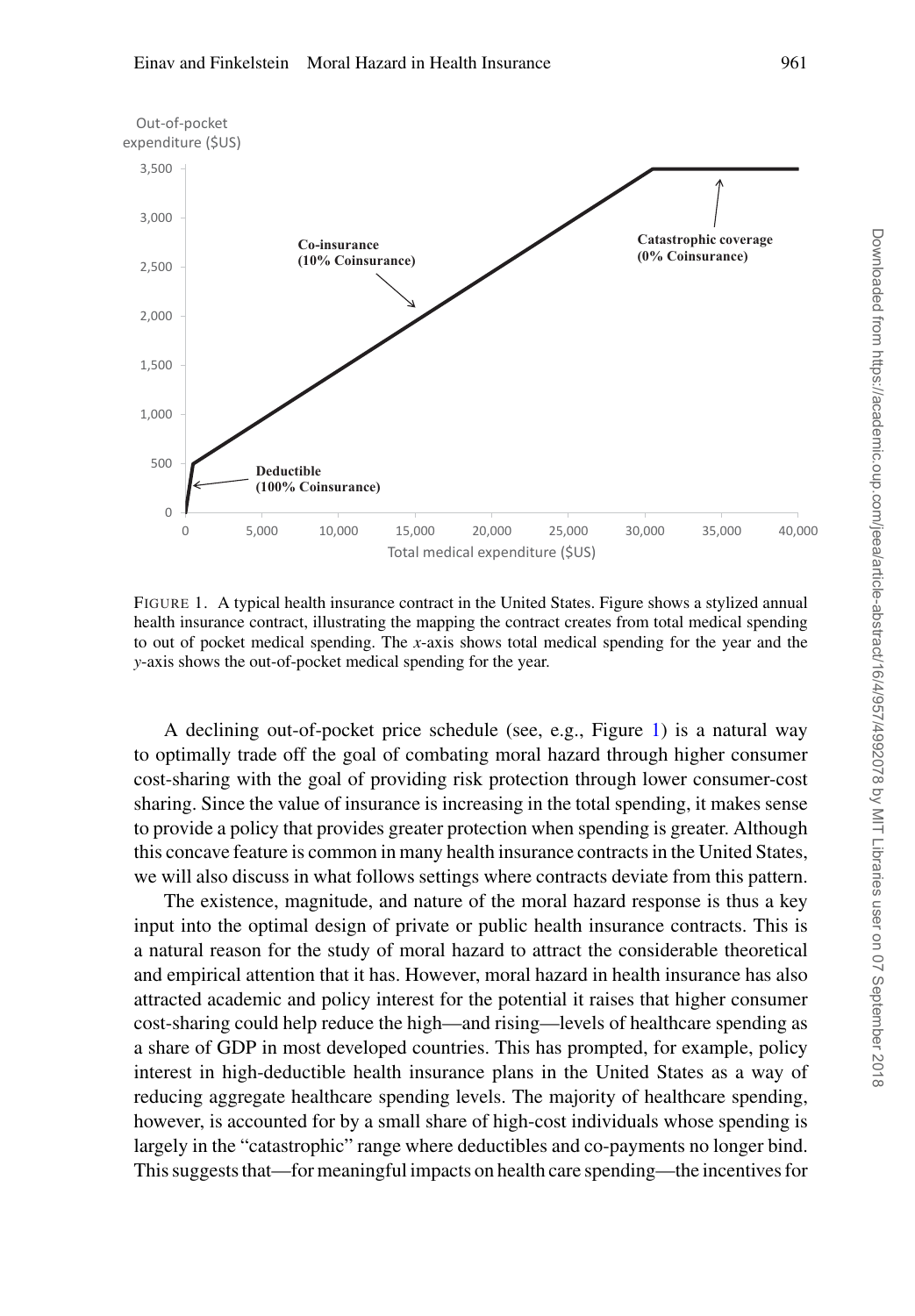health insurance for providers—rather than for consumers—may be more important; we discuss this briefly in the conclusion.

## **3. Is There Moral Hazard in Health Insurance?**

We now know what moral hazard in health insurance is (or at least what we have all come to call it) and why it could be important for affecting the optimal design of health insurance contracts. But does it exist? Does health insurance actually increase healthcare spending? Health insurance, by design, lowers the price individuals pay for their medical care. First-year economics teaches us that demand curves tend to slope down, that when we make something cheaper, people tend to buy more of it. So the answer may seem obvious. Yet, in the context of healthcare, there are (at least) two views that are less sure.

One view holds that healthcare cannot be analyzed like any other good. Demand for healthcare, in this view, is determined by "needs", not by economic factors, or as an economist might put it, the demand for healthcare is completely inelastic with respect to its price. Gladwell has expressed this view forcefully in a New Yorker article tellingly entitled "The Moral Hazard Myth".<sup>3</sup> Expounding his central premise—that the "myth" of moral hazard in health insurance is a singularly American obsession that has created our singular lack of universal coverage—he writes "The moral hazard argument makes sense . . . only if we consume healthcare in the same way that we consume other consumer goods, and to [some] . . . this assumption is plainly absurd. We go to the doctor grudgingly, only because we're sick."

There is also a second view, according to which the demand for healthcare in fact slopes up! One version of this conjecture is that health insurance will improve people's health by increasing timely and effective medical care (e.g., preventive care or better management of chronic conditions), and that this improved health will in turn reduce healthcare utilization. Another version points to the efficiency of healthcare use as a channel through which healthcare spending will fall when insurance coverage becomes more generous. For example, although most healthcare providers in the United States can choose whether or not to see patients, emergency rooms cannot; the Emergency Medical Treatment and Active Labor Act (EMTALA) requires that hospitals provide emergency medical treatment to all patients. There is therefore widespread speculation that one of the benefits of providing health insurance to previously uninsured individuals is to get them out of the expensive emergency room and into cheaper primary care (State of Michigan  $2013$ ).<sup>4</sup> Indeed, this idea that insuring the uninsured will reduce expensive (and presumably inefficient or unnecessary) emergency room visits has been a leitmotif of advocates of expanding health insurance

<sup>3.</sup> Gladwell, Malcolm (2005). "The Moral-Hazard Myth." *New Yorker*, August 29.

<sup>4.</sup> Dudiak, Zandy (2013). "Pittsburgh Area Legislators React to Governor's Budget Proposals." *Forest Hill Patch*, February 6.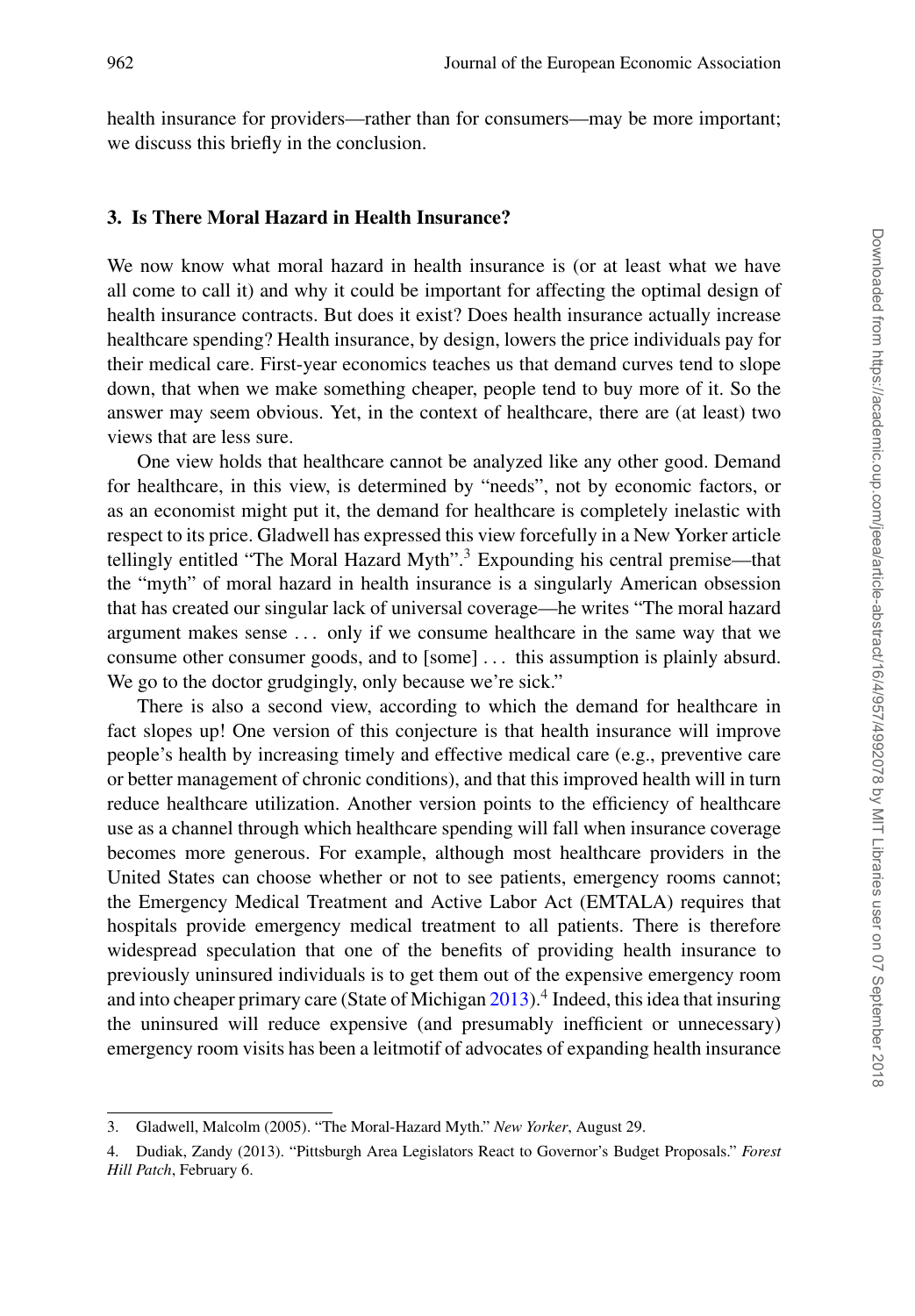coverage in the United States. For example, in making the case that Michigan should expand Medicaid coverage under the Affordable Care Act, Republican Governor Rick Snyder's policy team argued "Today, uninsured citizens often turn to emergency rooms for nonurgent care because they don't have access to primary care doctors—leading to crowded emergency rooms, longer wait times and higher cost. By expanding Medicaid, those without insurance will have access to primary care, lowering costs and improving overall health" (State of Michigan [2013\)](#page-25-6).

We thus have three widely circulated competing claims: health insurance increases, decreases, or does not change healthcare spending. Research allows us to move from rhetoric to reality. Ultimately, the existence and sign of any moral hazard effects of health insurance is an empirical question. It is a challenging empirical question because people who have more generous health insurance presumably differ in other ways from people with less generous health insurance, and these differences may be correlated with expected healthcare spending. Indeed, the basic theory of adverse selection suggests that those who have more health insurance are on average in worse health (and hence face higher expected healthcare spending) than those with less health insurance (Akerlof [1970;](#page-23-1) Rothschild and Stiglitz [1976;](#page-25-7) Einav and Finkelstein [2011\)](#page-24-4). How to separate such potential selection effects from the treatment effect of interest, namely moral hazard?

We describe evidence from two randomized evaluations of the impact of health insurance on healthcare spending: the RAND Health Insurance Experiment from the 1970s, and the 2008 Oregon Health Insurance Experiment. We review the evidence from each, which shows that moral hazard exists: health insurance increases healthcare spending. We then describe quasi-experimental evidence of moral hazard that uses the existence of "bunching" at a convex kink in the budget set created by the health insurance contract to also establish the presence of moral hazard (i.e., a behavioral spending response to the contract). We discuss the institutional setting for the RAND Experiment and the "bunching" estimator in some detail, since we will describe further analyses of both these settings in more depth in subsequent sections.

# *3.1. Two Randomized Evaluations*

*The Oregon Health Insurance Experiment.* In 2008, the state of Oregon engaged in a limited expansion of one of its Medicaid programs. Medicaid is the public health insurance program for low-income individuals in the United States. The particular program in Oregon was available to low-income, uninsured adults, aged 19–64, who were not already eligible for Medicaid by virtue of meeting one of its categorical requirements. This Medicaid program provided comprehensive health insurance coverage with zero consumer cost-sharing. Faced with budgetary constraints that precluded their offering the program to all eligible individuals, policymakers in the state of Oregon decided that a random lottery drawing would be the fairest way to allocate their limited Medicaid slots. The lottery was publicly advertised, and eligible individuals were encouraged to sign up. About 75,000 individuals signed up for the lottery, from which approximately 30,000 were randomly selected. Those who were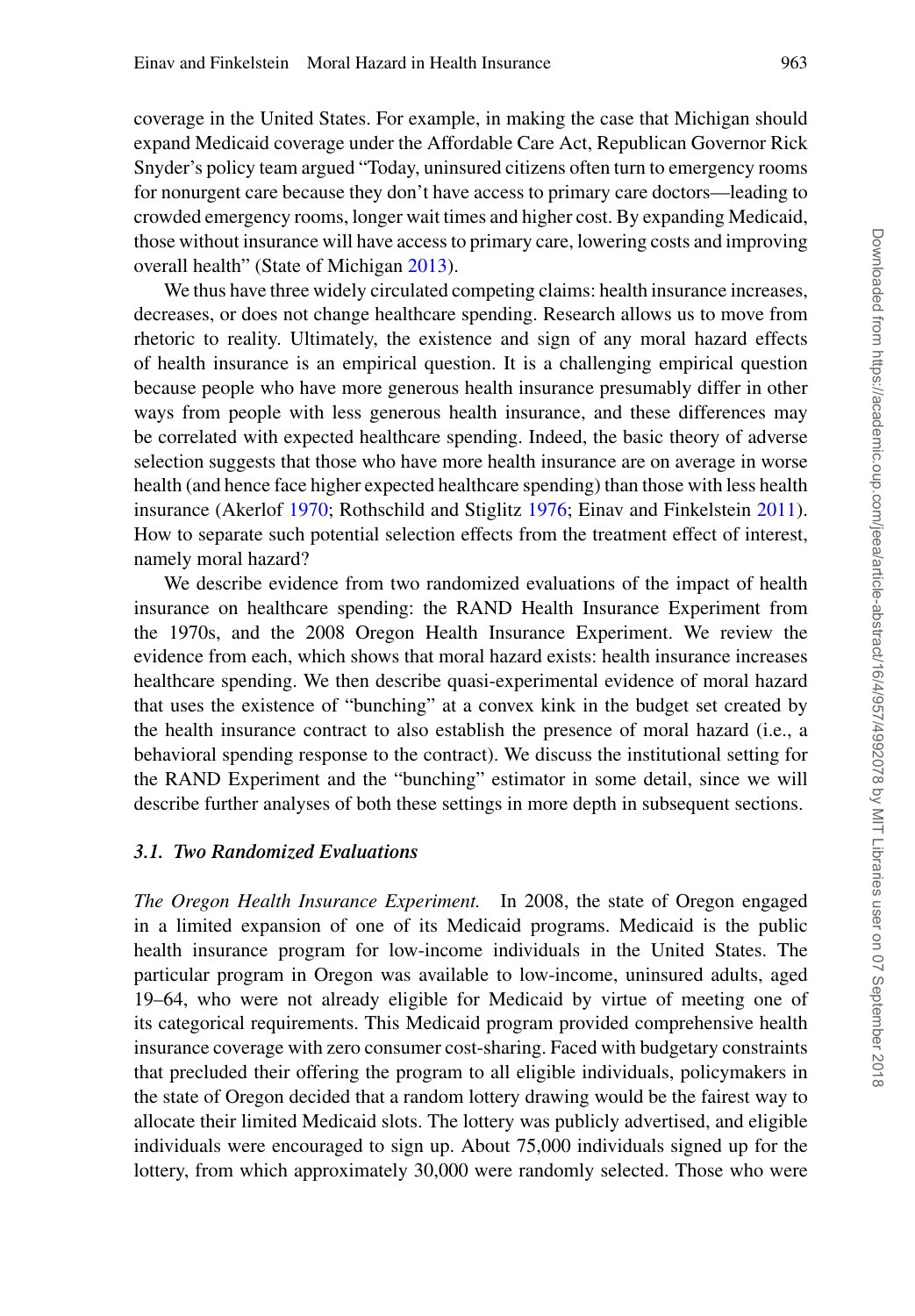selected won the ability to apply for Medicaid, and to subsequently enroll in Medicaid if found eligible. About 60% of those selected sent in applications, and about half of those applications were deemed eligible for Medicaid, resulting in about 10,000 individuals who won the lottery and enrolled in Medicaid. The remaining 45,000 who were not selected by the lottery became the control group; they were essentially unable to apply for Medicaid. About two years after the 2008 lottery, the state found additional resources and began to offer the ability to apply to Medicaid to those in the control group.

The lottery created the opportunity to use a randomized controlled design to study the effects of Medicaid coverage over its first two years. Specifically, random assignment by the lottery can be used as an instrument for Medicaid coverage (Imbens and Angrist [1994\)](#page-25-8). Over the approximately two-year study period, lottery assignment increased the probability of having health insurance coverage by about 25 percentage points. Using this experimentally induced variation in insurance coverage, researchers have studied the short-term effects of Medicaid on a wide range of outcomes. The evidence indicates that Medicaid increases healthcare spending, improves economic security, and improves some health measures. We focus here on a subset of the healthcare spending results.<sup>5</sup>

The results from the experiment show that Medicaid increases healthcare spending across the board, including hospital admissions, emergency department visits, primary care, preventive care, and prescription drugs. Illustrating a subset of these findings, Figure [2](#page-8-0) shows the increased use of the emergency department (top panel) and the increase in primary and preventive care (bottom panel). Both panels plot the mean of the control group against that mean plus the "local average treatment effect" estimate of Medicaid, that is, the estimate of the impact of Medicaid on the outcome, using winning the lottery as an instrument for Medicaid coverage. For example, the estimates indicate that Medicaid increases the probability of having a primary care visit in the last 6 months by 21 percentage points, or over 35% relative to the control group's mean, and the probability of having a recommended mammogram in the last 12 months by 19 percentage points, or about 65%. A back-of-the-envelope calculation using the induced increases in healthcare utilization suggests that, in the first year, Medicaid increases annual healthcare spending by about \$775, or about 25% per year (Finkelstein et al. [2012\)](#page-24-5).

The effect appears to operate across all types of care, with estimated increase in both "high value" care (such as preventive care) as well as in potentially "low value" care (such as emergency room visits for nonemergency conditions).<sup>6</sup> Indeed, contrary to the argument that Medicaid would *decrease* emergency department visits,

<sup>5.</sup> J-PAL [\(2014\)](#page-25-9) provides a brief overview of the experiment and some of its findings. More details on the experimental design, as well as specific results can be found in the original papers: Finkelstein et al. [\(2012,](#page-24-5) [2016\)](#page-25-10), Baicker et al. [\(2013,](#page-23-2) [2014\)](#page-23-3), and Taubman et al. [\(2014\)](#page-25-11).

<sup>6.</sup> Brot-Goldberg et al. [\(2017\)](#page-23-4) report qualitatively similar patterns in their (nonrandomized) analysis of the effect of the introduction of a high deductible in the context of employer-provided health insurance: it appears to reduce both "high value" and "low value" care similarly.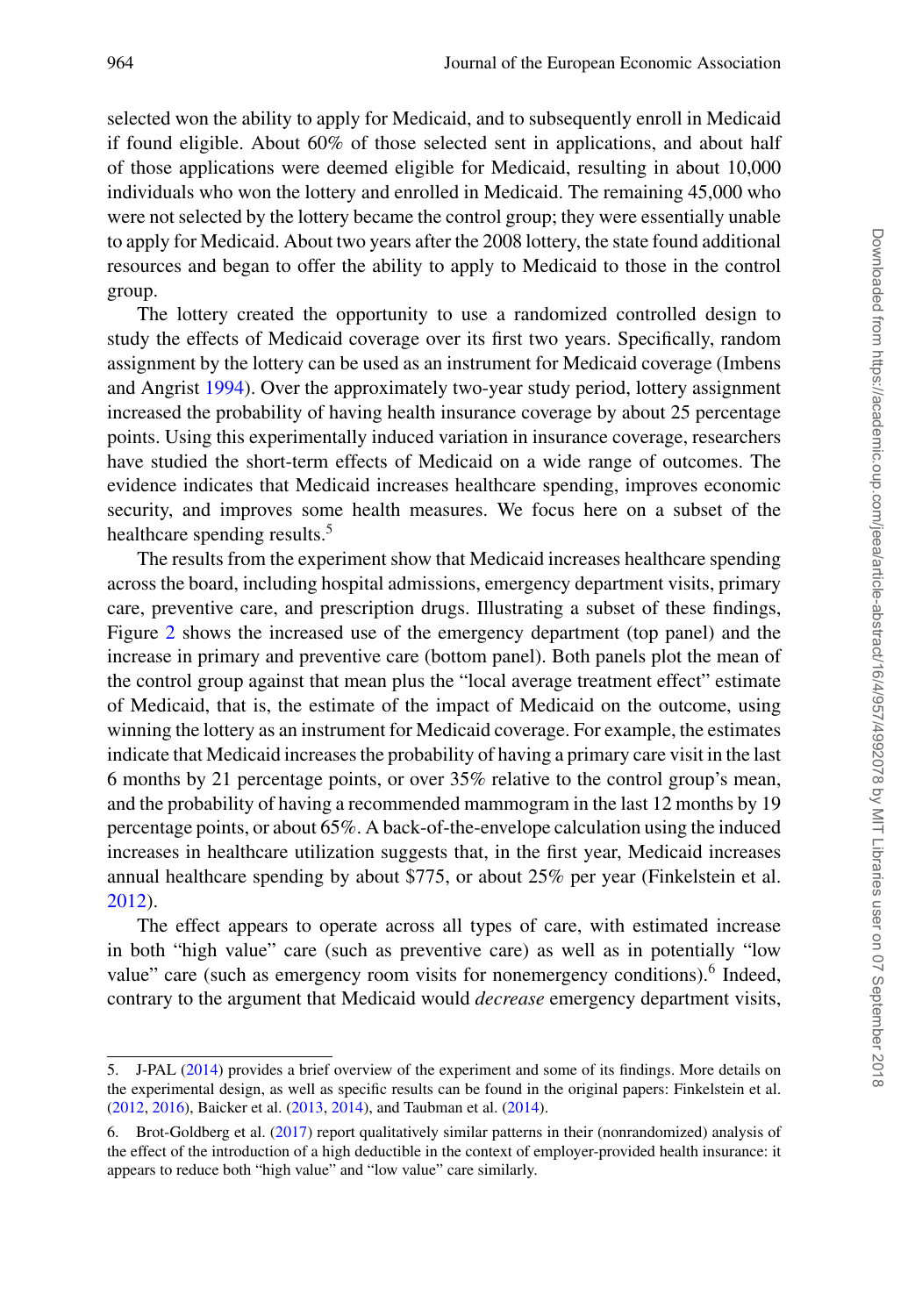<span id="page-8-0"></span>

FIGURE 2. Selective results from The Oregon experiment. Figure shows selected results from the Oregon Health Insurance Experiment. "Control mean" shows mean for lottery participants who were not selected. "Treatment effect" represents the IV estimate of the impact of Medicaid, using selection by the lottery as an instrument for Medicaid coverage (the first stage is about 0.25). 95% confidence intervals are shown with the whisker plot. Top panel shows results for Emergency Room use based on administrative data in the 18 months following the lottery (Taubman et al. [2014\)](#page-25-11). Bottom panel shows results for primary and preventive care based on a mail survey administered 43 approximately one year after the lottery (Finkelstein et al. [2012\)](#page-24-5).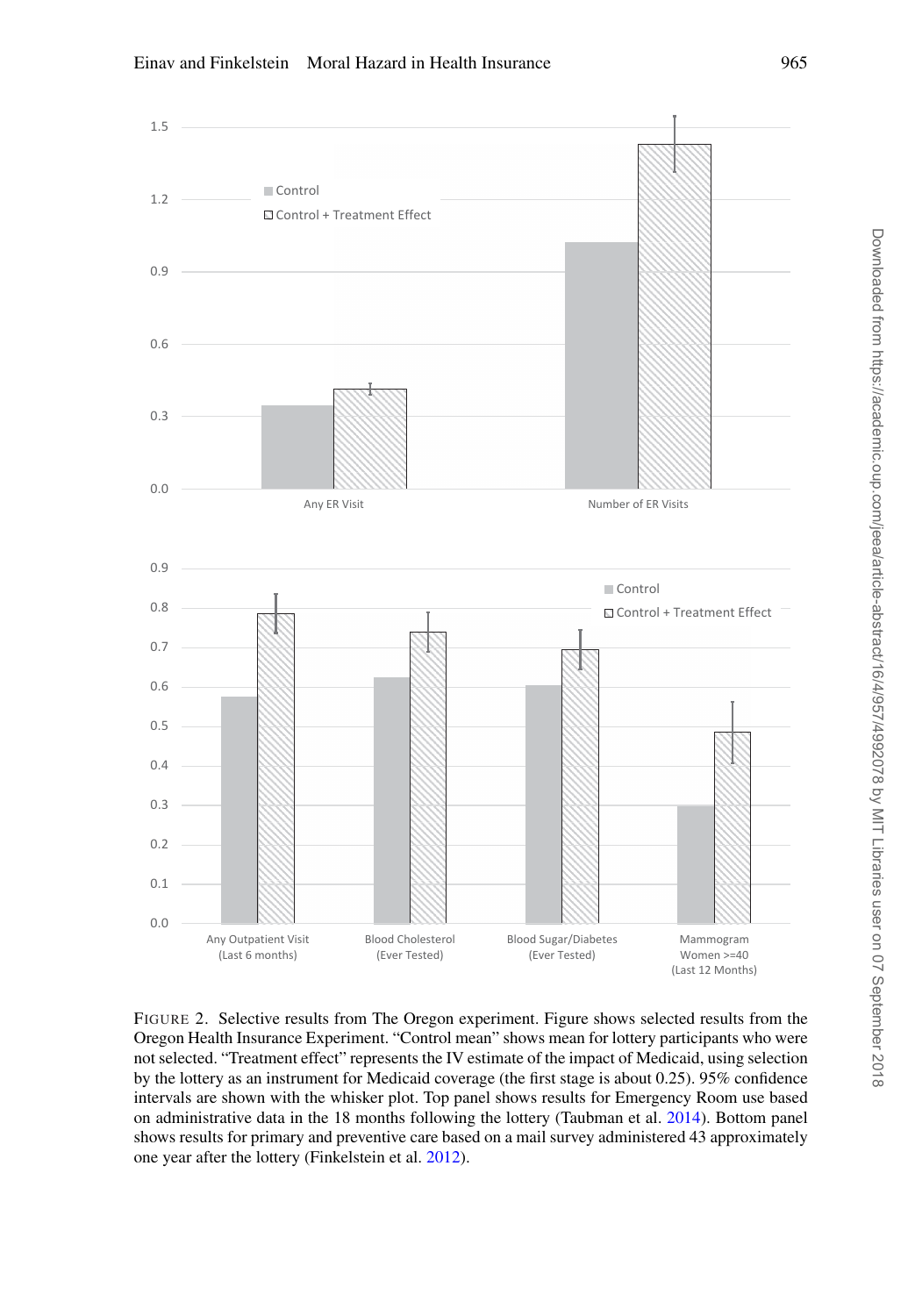the evidence indicates that Medicaid in fact *increased* emergency department visits by 40%; this increase in emergency department visits occurs across all kinds of patients (e.g., those who had used the emergency room frequently prior to the experiment and those who had not recently been) and all kinds of visits (e.g., on-hours care and offhours care, or care classified as "emergency" and care classified as "non emergency"), and is persistent across the two years of the study (Taubman et al. [2014;](#page-25-11) Finkelstein et al. [2016\)](#page-25-10).

The finding that Medicaid increases use of the emergency department was greeted with considerable attention and surprise (e.g., Heintzman et al.  $2014$ ).<sup>7</sup> Conceptually, however, the result should not be surprising. EMTALA requires hospitals to provide emergency care on credit and prohibits them from delaying treatment to inquire about insurance status or means of payment. Hospitals, however, can—and do—charge the patient for such visits, and Medicaid coverage reduces the out-of-pocket price of the visit to zero, presumably leading to an increase in demand for emergency department visits. At the same time, Medicaid coverage also reduces the price of other care to zero, generating additional, indirect effects, which could go in either direction. Many conjecture that primary care can substitute for emergency department care, and thus cheaper primary care may lead to a reduction in emergency department visits. Yet, the effect could also go in the other direction; for example, one may be more likely to seek emergency room care if one has insurance to cover any recommended follow up treatments. Since the Oregon experiment did not independently vary the price of primary care and emergency department care, it is not designed to address whether the emergency department and primary care are substitutes or complements. But the results indicate that, on net, Medicaid increases emergency department use, suggesting that any substitution that may exist is not large enough to offset the direct effect of making the emergency department free.

*The RAND Health Insurance Experiment.* The Oregon Health Insurance Experiment examined the impact of insurance compared to no insurance. A separate question is whether, among those with health insurance, the comprehensiveness of that insurance affects healthcare utilization. Over three decades earlier, in the late 1970s, the RAND Health Insurance Experiment experimentally varied the extent of consumer costsharing across about 2,000 nonelderly families in order to study the effect of consumer cost-sharing in health insurance on healthcare spending and health. As before, we focus on the results for healthcare spending only.<sup>8</sup>

Unlike the Oregon experiment, which was conceived of by policymakers for fairness purposes and capitalized on by academics for research purposes, the RAND

<sup>7.</sup> Beck, Melinda (2014). "Medicaid Expansion Drives Up Visits to ER." *Wall Street Journal*, January 3; Tavernise, Sabrina (2014). "Emergency Visits Seen Increasing with Health Law." New York Times, January 2.

<sup>8.</sup> Our discussion draws heavily on the overview and retrospective provided by Aron-Dine, Einav, and Finkelstein [\(2013\)](#page-23-5). For more detail on the experimental design and results, readers should consult Newhouse [\(1993\)](#page-25-13) and the many original research papers discussed and cited therein.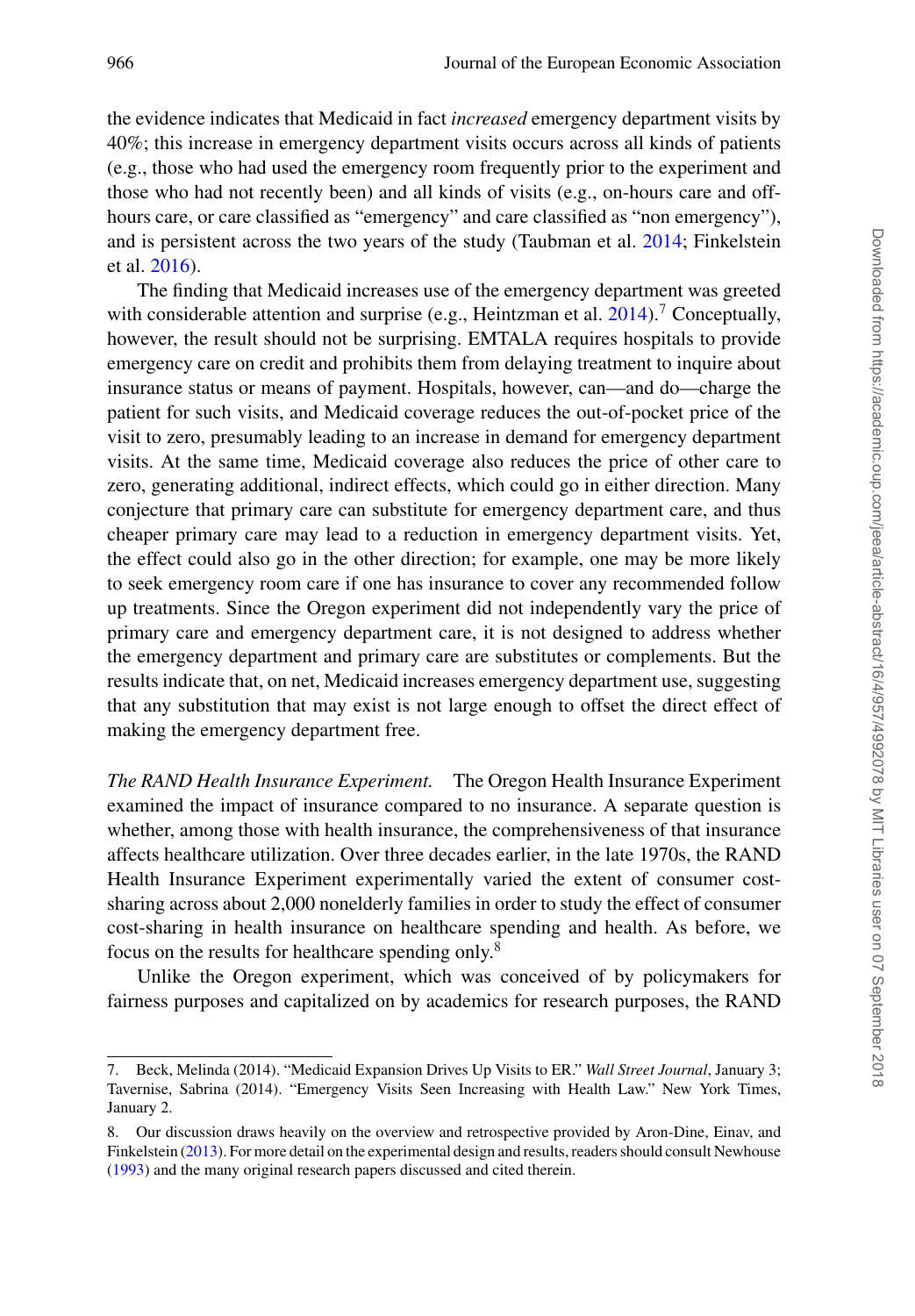Health Insurance Experiment was prospectively designed by researchers to estimate the impact of consumer cost-sharing. Families were randomly assigned to plans for 3–5 years. The plans differed solely in their consumer cost-sharing; for example, one plan had zero cost-sharing ("free plan" ) whereas others had 25%, 50%, or 95% costsharing (two others set different cost sharing based on the type of care). Importantly, all plans had an out-of-pocket maximum in order to limit the financial exposure of participants; above this maximum amount, families in all plans had full insurance. Thus, referring back to Figure [1,](#page-4-0) the RAND plans had two of the three coverage arms shown: the coinsurance arm (with coinsurance ranging from zero to 95%), and the catastrophic arm that provides full coverage. The out-of-pocket maximum amounts were set at a fairly low level, so that even the least generous plan had substantial coverage. The exact amount of the out-of-pocket maximum was itself randomly assigned within each co-insurance assignment. The top panel of Figure [3](#page-11-0) shows some examples of plans from the RAND experiment. We will return to this aspect of the design in subsequent discussion.

Once again, the results from the randomized evaluation clearly point to the existence of a moral hazard effect. Lower consumer cost-sharing leads to more spending. The bottom panel of Figure [3](#page-11-0) provides a flavor of these results, showing how the share of individuals with any annual healthcare spending decreases as the health insurance coverage becomes less generous.

# *3.2. Quasi-Experimental Evidence: Bunching in Medicare Part D*

In addition to the randomized evaluations, a very large number of quasi-experimental studies also show that health insurance coverage is associated with increased healthcare spending. Here we focus on one such example, which is based on prescription drug spending responses to the Medicare Part D prescription drug benefit. It will serve as a subsequent point of departure for the modeling of spending under alternative contracts that is the focus of Section 5.

Medicare Part D was launched in 2006 to add prescription drug coverage to the existing Medicare public health insurance program for the elderly and disabled in the United States. In 2015, Medicare Part D covered about 42 million individuals and generated approximately \$77 billion in budgetary outlays (Congressional Budget Office 2015). The original Medicare program – introduced in 1965 to cover hospital and physician services—offers uniform, publicly provided coverage. Medicare Part D, by contrast, is provided by private insurers who are required to offer coverage that is actuarially equivalent or more generous than a government-designed standard benefit.

The top panel of Figure [4](#page-12-0) shows the government-defined standard benefit design in 2008. It shows the highly nonlinear nature of the standard Part D contract. According to this contract, the individual initially pays for all expenses out of pocket, until she has spent \$275 (in cumulative drug spending within the covered year), at which point she pays only 25% of subsequent drug spending until her total drug spending reaches \$2,510. At this point the individual enters the famed "donut hole", within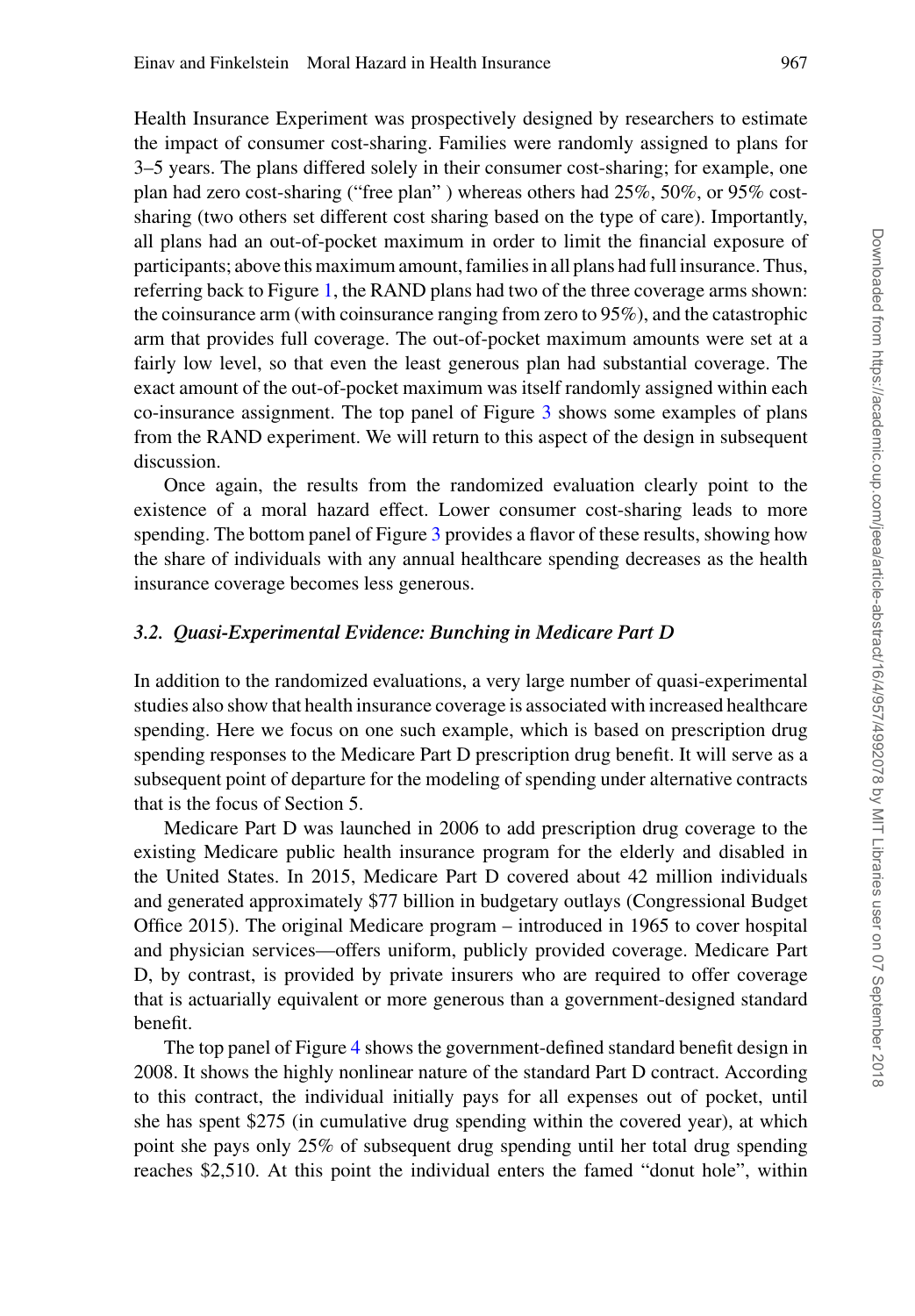<span id="page-11-0"></span>

FIGURE 3. Contracts and outcomes in the RAND experiment. Top panel shows several of the contracts that were randomly assigned to different families in the RAND health insurance experiment; these contracts vary both in their co-insurance and (within coinsurance rates) in their out-of-pocket maximum. Bottom panel reports the estimated treatment effects of the different plans (defned by their coinsurance rate) on the probability of the individual having any medical spending in the year. Source: Aron-Dine et al. [2013,](#page-23-5) Table 2 (see notes therein for more details).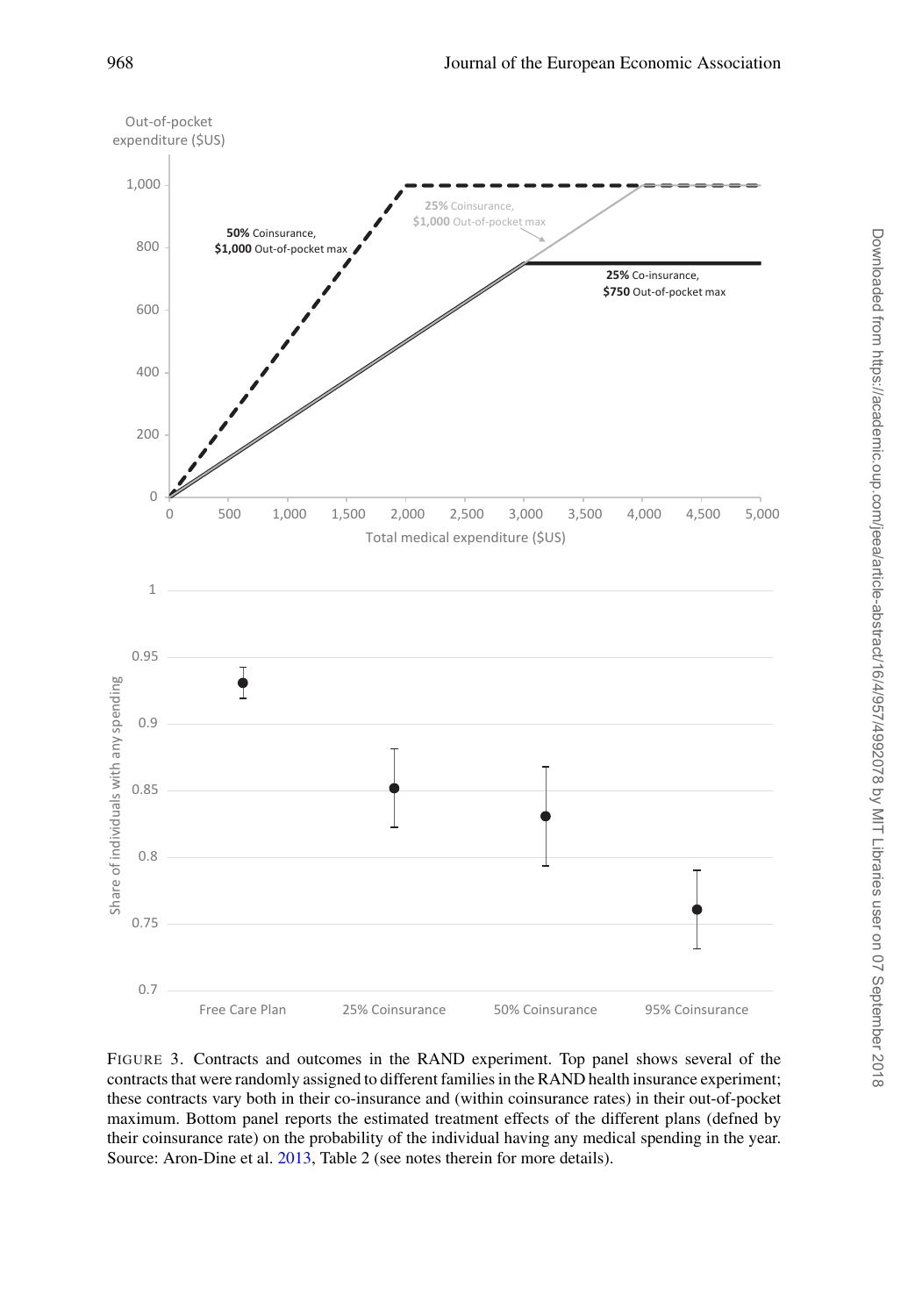<span id="page-12-0"></span>

FIGURE 4. Contract design and bunching in Medicare part D. This figure replicates Figure I and Figure II in Einav, Finkelstein, and Schrimpf [\(2015\)](#page-24-6). Top panel shows the standard benefit design in 2008. "Pre-Kink coverage" refers to coverage prior to the Initial Coverage Limit (ICL) that is where there is a kink in the budget set and the gap, or donut hole, begins. As described in the text, the actual level at which the catastrophic coverage kicks in is defined in terms of out-of-pocket spending (of \$4,050), which we convert to the total expenditure amount provided in the figure. Once catastrophic coverage kicks in, the actual standard coverage specifies a set of co-pays (dollar amounts) for particular types of drugs, whereas in the figure we use instead a 7% co-insurance rate, which is the empirical average of these co-pays in our data. Bottom panel displays the distribution of total annual prescription drug spending in 2008 for our baseline sample. Each bar represents the set of people that spent up to \$100 above the value that is on the *x*-axis, so that the first bar represents individuals who spent less than \$100 during the year, the second bar represents \$100–\$200 spending, and so on. For visual clarity, we omit from the graph the 3% of the sample whose spending exceeds \$6,500. The kink location (in 2008) is at \$2,510.  $N = 1,251,984$ .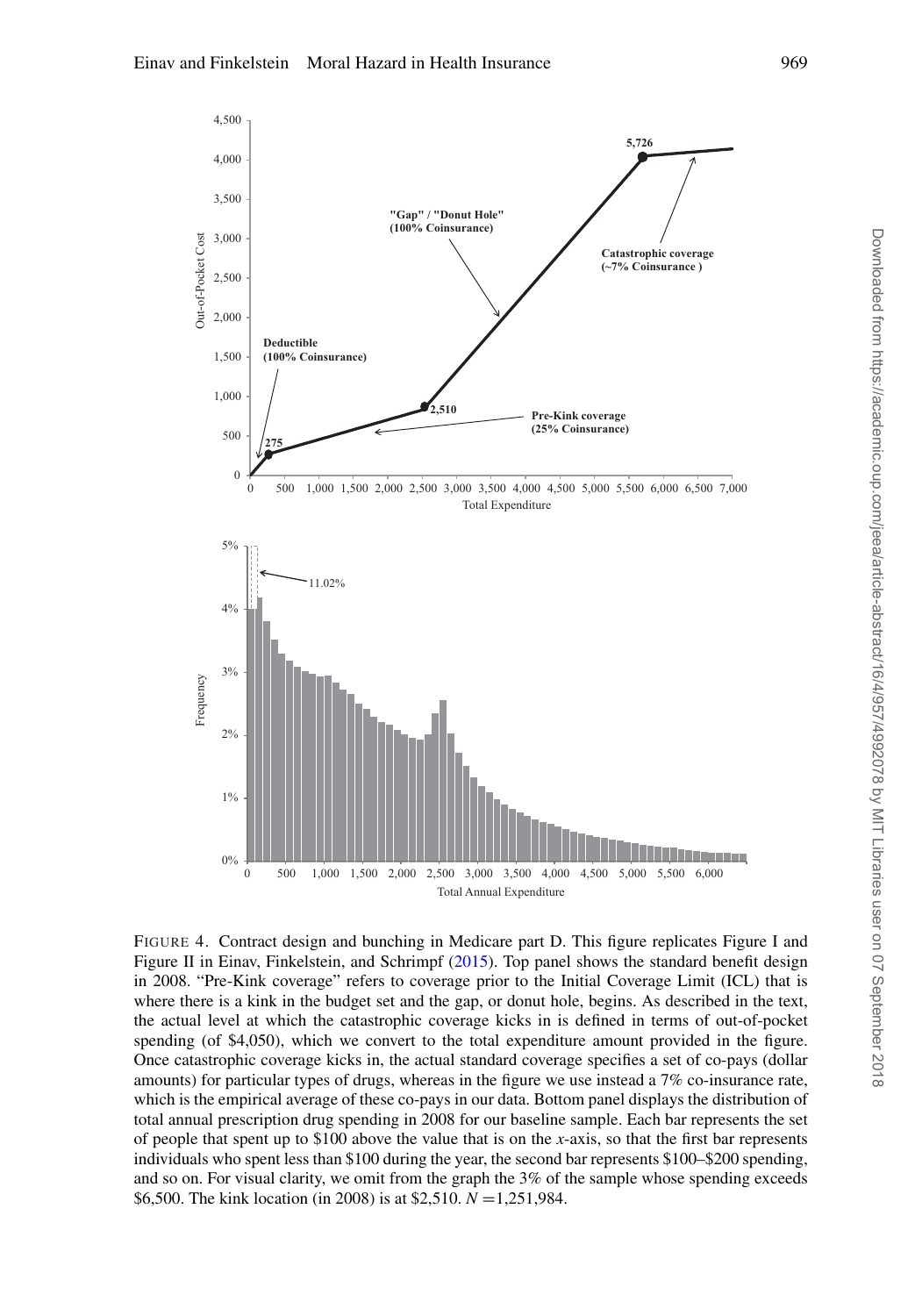which she must once again pay for all expenses out of pocket until total drug spending reaches \$5,726, the amount at which catastrophic coverage sets in and the marginal out-of-pocket price of additional spending drops substantially, to about 7%.

As noted, individuals may buy plans that are actuarially equivalent to, or have more coverage than the standard plan, so that the exact contract design varies across individuals. However, a common feature of these plans is the existence of substantial nonlinearities that are similar to the standard coverage we have just described. In particular, the location of the "donut hole" at the government-set kink location is typical of most plans, although some of these plans provide partial coverage within the donut hole region. Using data on Medicare Part D beneficiaries from 2007 to 2009, we estimated that a beneficiary entering the coverage gap experiences, on average, a price increase of almost 60 cents for every dollar of total spending (Einav, Finkelstein, and Schrimpf [2015\)](#page-24-6).

As many economists have observed, the donut hole is incompatible with basic economic theory, which would imply greater coverage for greater financial loss, or a concave coverage function as in Figure [1.](#page-4-0) The donut hole apparently arose as a political compromise between the objective of having a program in which even those who spend little on drugs receive benefits and the need to keep projected expenditures below the legislated cap (Duggan, Healy, and Scott Morton [2008\)](#page-24-7).

Whatever its theoretical demerits or political origins, the donut hole has proved a boon for empirical research on the moral hazard effects of insurance. Standard economic theory suggests that, as long as preferences for healthcare and consumption are strictly convex and smoothly distributed in the population, we should expect the distribution of individuals' spending to bunch at a convex kink point of their budget set. This suggests a natural test for a behavioral response to price. If moral hazard does not exist, individual spending will be distributed smoothly in the population. With moral hazard, bunching will be observed around the convex kink in the budget set at the start of the donut hole, where insurance becomes discontinuously less generous on the margin.<sup>9</sup> Indeed, the bottom panel of Figure [4](#page-12-0) shows a histogram of total annual prescription drug spending in 2008. The response to the convex kink at the donut hole is apparent: there appears to be a noticeable spike in the distribution of annual spending around the kink location. Moreover, the government changes the kink location each year and the location of the bunching moves in virtual lock step as the location of the kink moves. Across all years, we estimate that the convex kink leads to a statistically significant 29% increase in the density of individuals whose annual spending is around the kink location (Einav et al. [2015\)](#page-24-6).

Downloaded from https://academic.oup.com/jeea/article-abstract/16/4/957/4992078 by MIT Libraries user on 07 September 2018 Downloaded from https://academic.oup.com/jeea/article-abstract/16/4/957/4992078 by MIT Libraries user on 07 September 2018

<sup>9.</sup> This idea that individuals will bunch at convex kinks in their budget set has been present in the literature since the late 1970s. In the last decade, the increased availability of large and detailed administrative data has helped spur an explosion of empirical work on bunching, initially in the context of labor supply responses to the nonlinear income tax schedule (e.g., Saez [2010\)](#page-25-14), but also in other contexts. Kleven [\(2016\)](#page-25-15) provides an excellent review of this growing literature.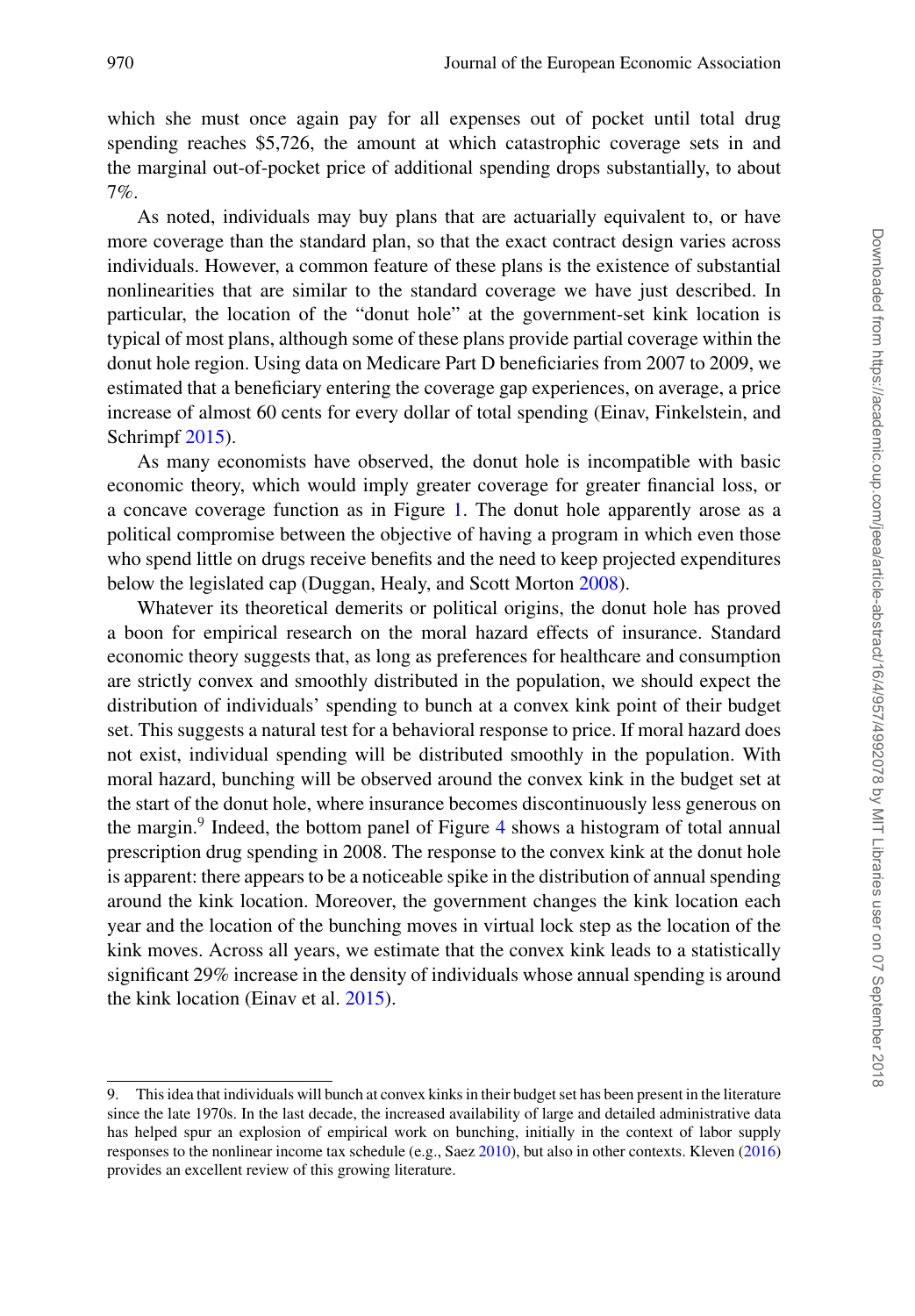#### **4. The Nature of Moral Hazard in Health Insurance**

# *4.1. What is "The Price" of Medical Care in The Presence of Nonlinear Contracts?*

We view the results summarized in the last section as presenting compelling evidence that moral hazard in health insurance exists: healthcare spending is higher when insurance coverage increases. This evidence seems a natural and necessary precondition for spending time and effort to model what spending would be under alternative contracts. This is one—presumably simple and obvious but important nonetheless—way in which reduced form work can complement economic modeling.

Yet, the evidence we have shown thus far provides little guidance regarding the nature of this moral hazard response or, relatedly, regarding the appropriate economic model to apply to the data. The nonlinear nature of virtually all health insurance contracts in the United States raises a key modeling question: what is the price of healthcare perceived by the insured individual as she contemplates using a specific healthcare service? Put differently, to what extent do individuals respond to the dynamic incentives that are generated by the nonlinearity of the health insurance coverage?

Until recently, this question had attracted relatively little attention in the moral hazard literature. Instead, a large number of empirical studies endeavored to summarize the impact of health insurance on healthcare utilization by reporting the price elasticity of the demand for medical care with respect to "the" out-of-pocket price. A review article by Cutler and Zeckhauser [\(2000\)](#page-24-3), for example, summarizes about 30 such studies. A particularly famous and widely used estimate is the RAND Health Insurance Experiment's estimate of the price elasticity of demand for medical care of  $-0.2$ (Manning et al. [1987;](#page-25-16) Keeler and Rolph [1988\)](#page-25-17).

However, in the presence of nonlinear contracts, applying such single elasticity estimates is challenging without some guidance as to whether and how one can map a nonlinear insurance coverage into a single price. For example, one cannot extrapolate from estimates of the effect of co-insurance on healthcare spending to the effects of introducing a high-deductible health insurance plan without knowing how forward looking individuals are in their response to health insurance coverage and their beliefs about the distribution of future health shocks. A completely myopic individual would respond to the introduction of a deductible as if the price has sharply increased to 100%, whereas a fully forward looking individual with annual healthcare spending that are likely to exceed the new deductible would experience little change in the effective marginal price of care.

The original RAND investigators were, of course, acutely aware of this issue and spent considerable effort estimating and modeling how individuals respond to the nonlinear incentives in the RAND contracts (Keeler and Rolph [1988\)](#page-25-17). However, application of their -0.2 estimate in a manner consistent with their model is a nontrivial manner. Although notable exceptions exist (e.g., Buchanan et al. [1991;](#page-24-8) Keeler et al. [1996\)](#page-25-18), most subsequent researchers have applied the RAND estimates in a much simpler fashion: they summarized the nonlinear insurance contracts with a single price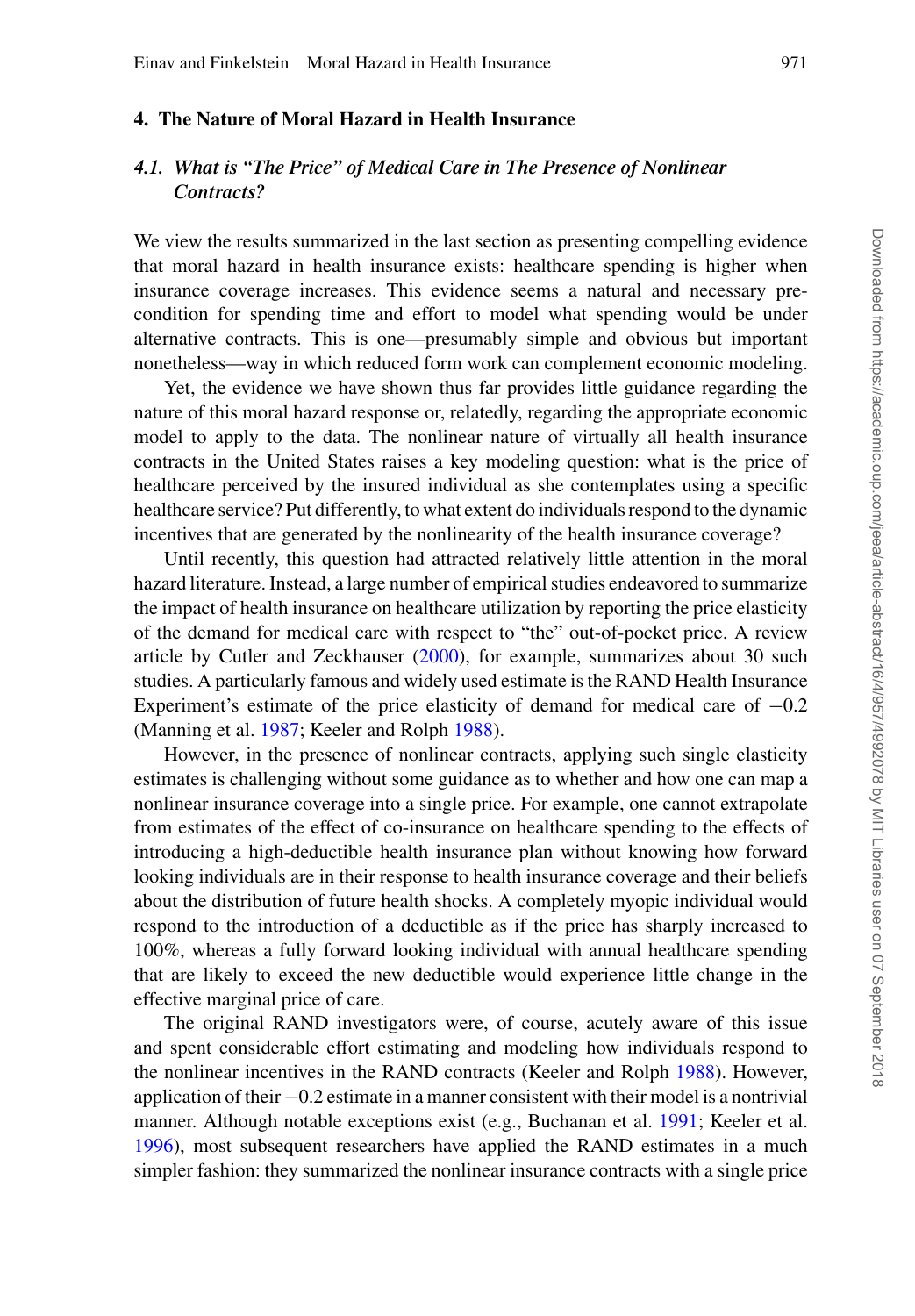to which the -0.2 elasticity was applied. For example, researchers used the average out-of-pocket price (Newhouse [1992;](#page-25-19) Cutler [1995;](#page-24-9) Cogan, Hubbard, and Kessler [2005;](#page-24-10) Finkelstein [2007\)](#page-24-11), the realized end-of-year price (Eichner [1998;](#page-24-12) Kowalski [2016\)](#page-25-20), or the expected end-of-year price (Eichner [1997,](#page-24-13) Chap. 1) as various ways to summarize the nonlinear contract with a single number.

These choices can be consequential for the magnitude of the predicted spending response. Consider for example an attempt to forecast the effect of changing the plan from the RAND plan with a 25% coinsurance plan (and its associated, randomly assigned out-of-pocket maximums) to a plan with a constant 28% coinsurance plan. The price of medical care under the constant 28% coinsurance plan is well-defined  $(0.28)$ . But in order to directly apply the RAND estimate of  $-0.2$ , we would also need to summarize the nonlinear RAND plan with a 25% coinsurance and a given out of pocket maximum with a single price; this essentially means choosing the weights to construct an average price. In Aron-Dine et al. [\(2013\)](#page-23-5) we showed that three different ways to map the nonlinear RAND contract to a single price lead to out-of-sample spending predictions for the 28% constant co-insurance contract that vary by a factor of 2.

This shows that more work and care is needed to thoughtfully apply out-of-sample the results from even a justifiably famous and well-designed randomized experiment. Although the RAND health insurance experiment was prospectively designed to analyze the impact of cost sharing, at the end what it delivers is estimates of the causal effect of specific (nonlinear) health insurance plans. In order to move beyond what the experiment directly delivers—estimates of specific plans' "treatment effects" more assumptions regarding an economic model of behavior are needed. The RAND estimates continue to be used to this day in forecasting the effects of actual and proposed policies. Given the hard work that went into deriving those credible reduced form estimates, it seems hard to argue with devoting a commensurate amount of effort to considering how one might sensibly transform them out of sample.

# *4.2. Do Individuals Respond to Dynamic Incentives?*

Once we recognize that the treatment of the nonlinear budget set can be consequential for this out-of-sample translation, the first question is whether in fact individuals take the dynamic incentives that are associated with the nonlinear budget set into account. A fully rational, forward-looking individual who is not liquidity constrained should take into account only the future price of medical care and recognize that (conditional on that future price) the current spot price on care is not relevant, and should not affect healthcare utilization decisions. However, there are a number of reasons why individuals might respond only to the spot price. They may be (or behave as if they are) unaware of or not understand the nonlinear budget set created by their health insurance contract, they may be affected by an extreme form of present bias and behave as if they are completely myopic, or they may wish to factor in the future price but be affected entirely by the spot price due to liquidity constraints.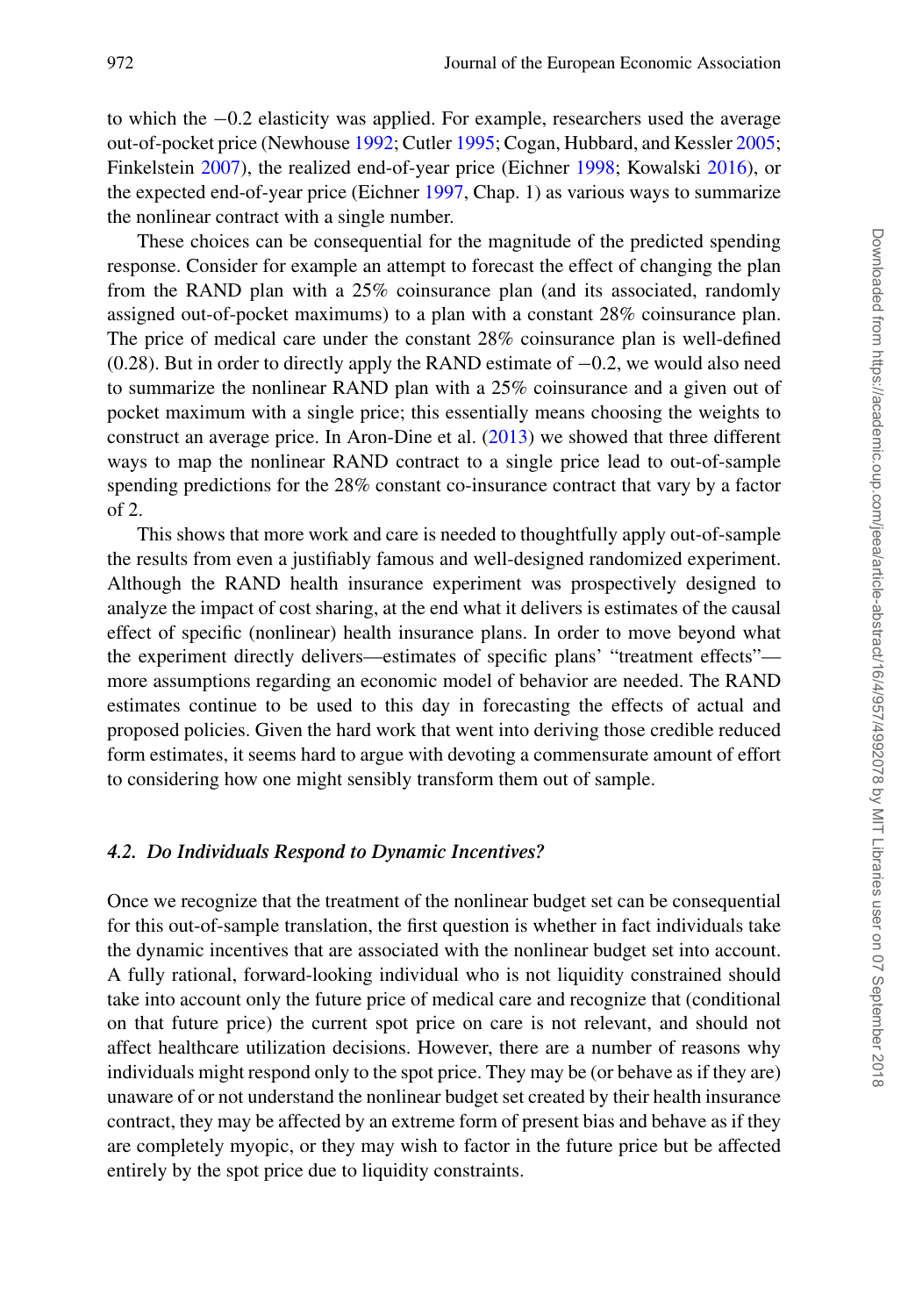The ideal way to test the null hypothesis of whether dynamic incentives matter would be to hold the spot price of care constant while varying the future price of care. As it turns out, the RAND Health Insurance Experiment did exactly that! As mentioned in Section 3 (see Figure [3\)](#page-11-0), the RAND experiment randomly assigned the co-insurance rate across families and then, within each coinsurance rate, randomly assigned families to different levels of the out-of-pocket maximum. In principle, this is precisely the variation needed to test the null of whether individuals respond to the dynamic incentives: one would want to compare the initial healthcare utilization decisions of individuals randomized into plans with the same coinsurance rate but different out-of-pocket maximum. In practice, however, this approach is hampered by the relatively small sample sizes in the RAND experiment as well as the relatively low levels of the plans' maximum amounts (Aron-Dine et al. [2015\)](#page-23-6).

In the absence of the ideal experimental variation, in Aron-Dine et al.  $(2015)$  we instead take advantage of a particular feature of many U.S. health insurance contracts that generates quasi-experimental variation that is conceptually similar to this ideal. Most health insurance contracts are annual and reset on January 1, regardless of when coverage began. When individuals join a plan in the middle of the year, the deductible and other cost sharing features remain at the annual level, but are applied for a shorter coverage period. As a result, people who join the same plan in different months of the year face different contract lengths and therefore potentially different future prices, even though they all begin with the same spot price. A test of whether individuals respond to dynamic incentives then becomes whether individuals who join the same plan in different months of the year—and therefore face the same initial spot price of care but different future prices—have different initial healthcare utilization. We applied this idea in two settings: employer-provided health insurance and Medicare Part D. In both settings we were able to reject the null that individuals respond only to the spot price of care: individuals who faced the same spot price but higher future prices used less healthcare initially.

Figure [5](#page-17-0) summarizes the nature of our findings in the Medicare Part D context. Medicare Part D annual plan choices are typically made during the open enrollment period in November and December, and provide coverage from January to December of the following year. However, when individuals become newly eligible for Part D at age 65, they can enroll in a plan the month they turn 65; the plan's cost-sharing features reset on January 1, regardless of when in the year the individual enrolled. Variation in birth month thus generates variation in contract duration, and hence potentially in expected end-of-year price among individuals in a given plan in their first year.

Figure [5](#page-17-0) shows future prices and initial claims for 65 year olds who enrolled in Medicare Part D between February and October. It shows the pattern of future prices and initial claims by enrollment month, separately for beneficiaries in two groups of plans: deductible and no-deductible plans (recall that the standard benefit design has a deductible, but insurers can offer more generous coverage than the standard design; many offer no-deductible options). We measure initial drug use by whether the individual had a prescription drug claim in the first three months of coverage. We summarize the dynamic incentives in the contract with the expected end-of-year price.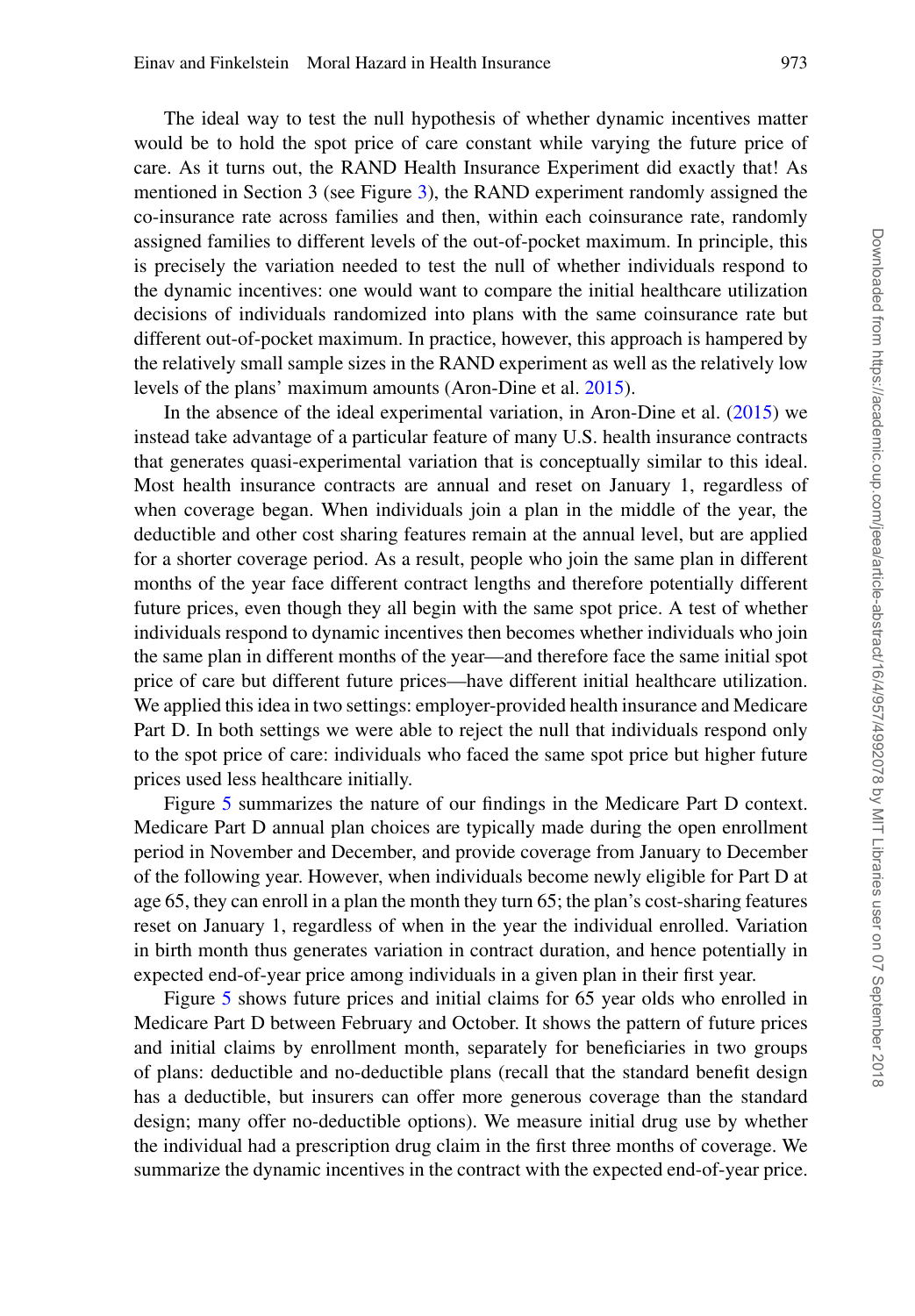<span id="page-17-0"></span>

FIGURE 5. Initial healthcare utilization and future price. This figure replicates Figure 2 in Aron-Dine et al. [\(2015\)](#page-23-6). It graphs the pattern of expected end-of-year price and of any initial drug claim by enrollment month for individuals in Medicare Part D during their first year of eligibility (once they turn 65). We graph results separately for individuals in deductible plans and no deductible plans. We calculate the expected end-of-year price separately for each individual based on his plan and birth month, using all other individuals who enrolled in the same plan that month. The fraction with initial claim is measured as the share of individuals (by plan type and enrollment month) who had at least one claim over the first three months.  $=$ 137,536 ( $N = 108,577$  for no deductible plans, and  $N =$ 28,959 for deductible plans).

The expected end-of-year price depends on three elements: the cost-sharing features of the beneficiary's plan, the duration (number of months) of the contract (which in turn is determined by their birth month), and the beneficiary's expected spending (which we calculate based on the spending of all individuals who enrolled in that plan in that month). Of course, if individuals do not believe their spending risk is drawn from the same distribution as everyone else who joined their plan in their month, there will be measurement error in the expected end-of-year price; similarly, if individuals are not risk neutral, other moments of the distribution of the end-of-year price may affect their initial utilization. Such modeling choices could be consequential if our goal were to estimate the extent of forward looking behavior. They may also bias us against rejecting the null of no forward looking behavior. However, if we do reject that null despite such potential sources of measurement error, it is informative.

The results provide evidence against the null that individuals do not respond to the future price. In the deductible plan, Figure [5](#page-17-0) shows that the expected end-of-year price is increasing in the enrollment month; a later enrollment date gives the individual less time to spend past the deductible and into the lower consumer cost-sharing arm. Recall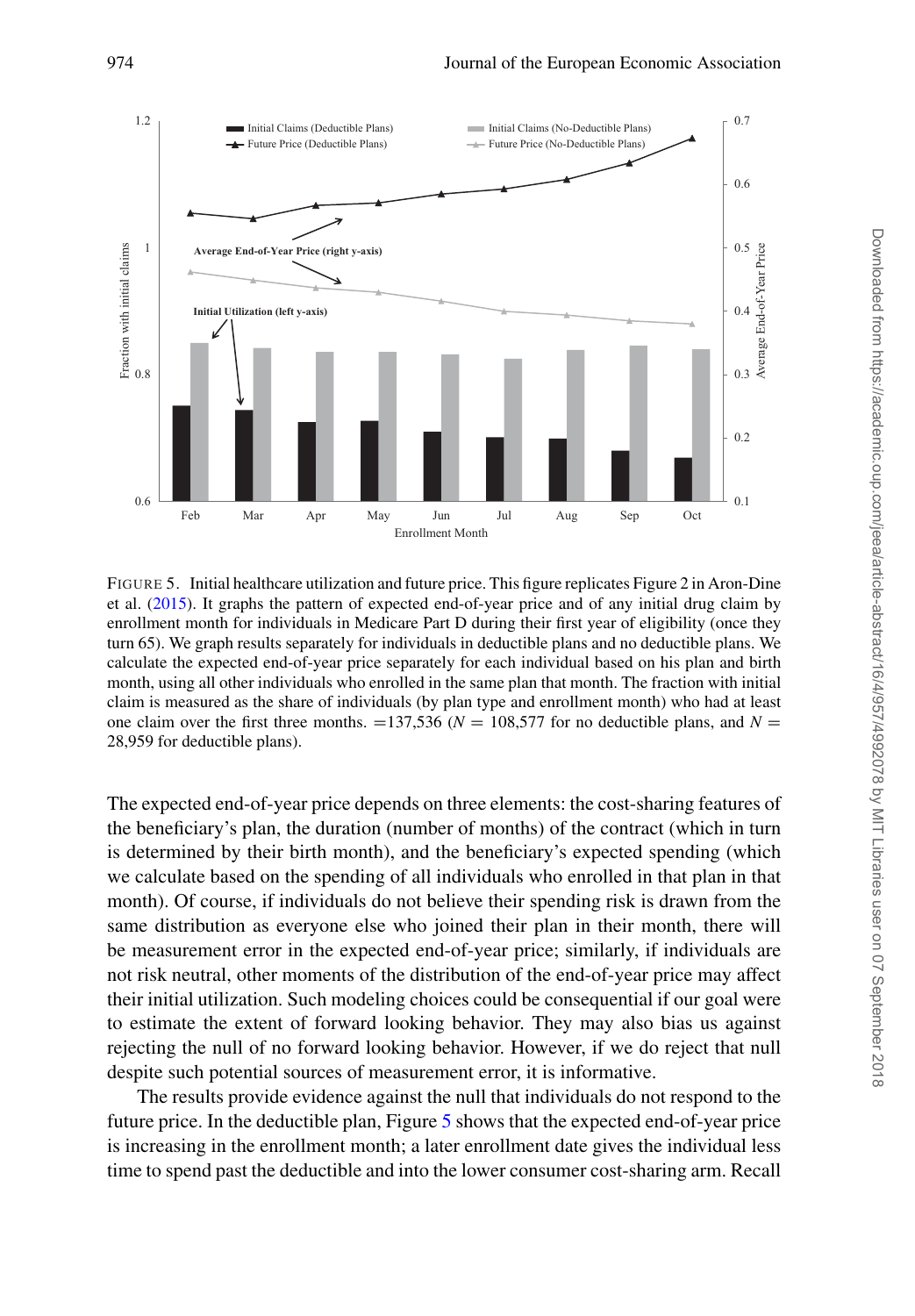that all individuals in these plans face the same initial spot price of care; what varies is the contract length and thus the expected end-of-year price. In these plans, we see that initial utilization is decreasing with enrollment month. By contrast, in the no-deductible plan, the expected end-of-year price is decreasing with the enrollment month; here, a later enrollment date gives the individual less time to spend past the cost-sharing arm and into the donut hole. In these plans, by contrast, the probability of an initial claim does not appear to vary systematically with the enrollment month. Combined, the contrast suggests that, holding the spot price of care constant, initial healthcare use is decreasing in the expected end-of-year price. In other words, individuals appear to respond to the dynamic incentives.

# **5. Forecasting Healthcare Spending under Counterfactual Contracts**

The descriptive results from the last two sections suggest that individuals' decision making regarding healthcare utilization responds to the insurance coverage, and that this response is affected by the dynamic incentives associated with the nonlinear health insurance contracts commonly offered in the United States. One clear implication of these results is that assuming that the spot price associated with a given medical treatment is the only relevant price is problematic. However, we cannot conclude from this evidence that consumers do not respond at all to the spot price. Indeed, there is evidence to the contrary: Brot-Goldberg et al. [\(2017\)](#page-23-4) study the introduction of a high-deductible plan (where previously there was no deductible) and present evidence that suggests a response to the spot price as well: predictably sick consumers reduce their spending in response to the deductible, despite the fact that they are likely to end the year outside of the deductible range. They conclude that changes in the spot price—rather than the future price—are the primary drivers of the reduced spending they observe when the high deductible is introduced.

When individuals respond to both spot and future prices, summarizing a given contract with a single price is not a sensible option. Therefore, when researchers want to use the experimental (or quasi-experimental) results to provide predictions for spending under other, counterfactual contracts not seen in the data, a more complete behavioral model is needed. We undertook such exercises in two related papers (Einav, Finkelstein, and Schrimpf [2015,](#page-24-6) [2017a\)](#page-24-14). Our goal was to analyze spending under alternative nonlinear Part D contracts, and our motivating point of departure was the bunching at the convex kink created by the donut hole, which we described earlier. We showed that two different—and in our subjective opinion "reasonable"—models could both match the observed bunching, but produce fairly different out-of-sample predictions. This underscores the importance of modeling choices in extrapolating out of sample. Ideally, other evidence can be brought to bear to guide model selection.

In our context, we developed two alternative, non-nested models. One natural approach we implement is to adapt the Saez [\(2010\)](#page-25-14) framework to our context. In this influential paper, Saez [\(2010\)](#page-25-14) showed how a stylized, static, frictionless model of labor supply can allow for a simple mapping from the observed bunching around convex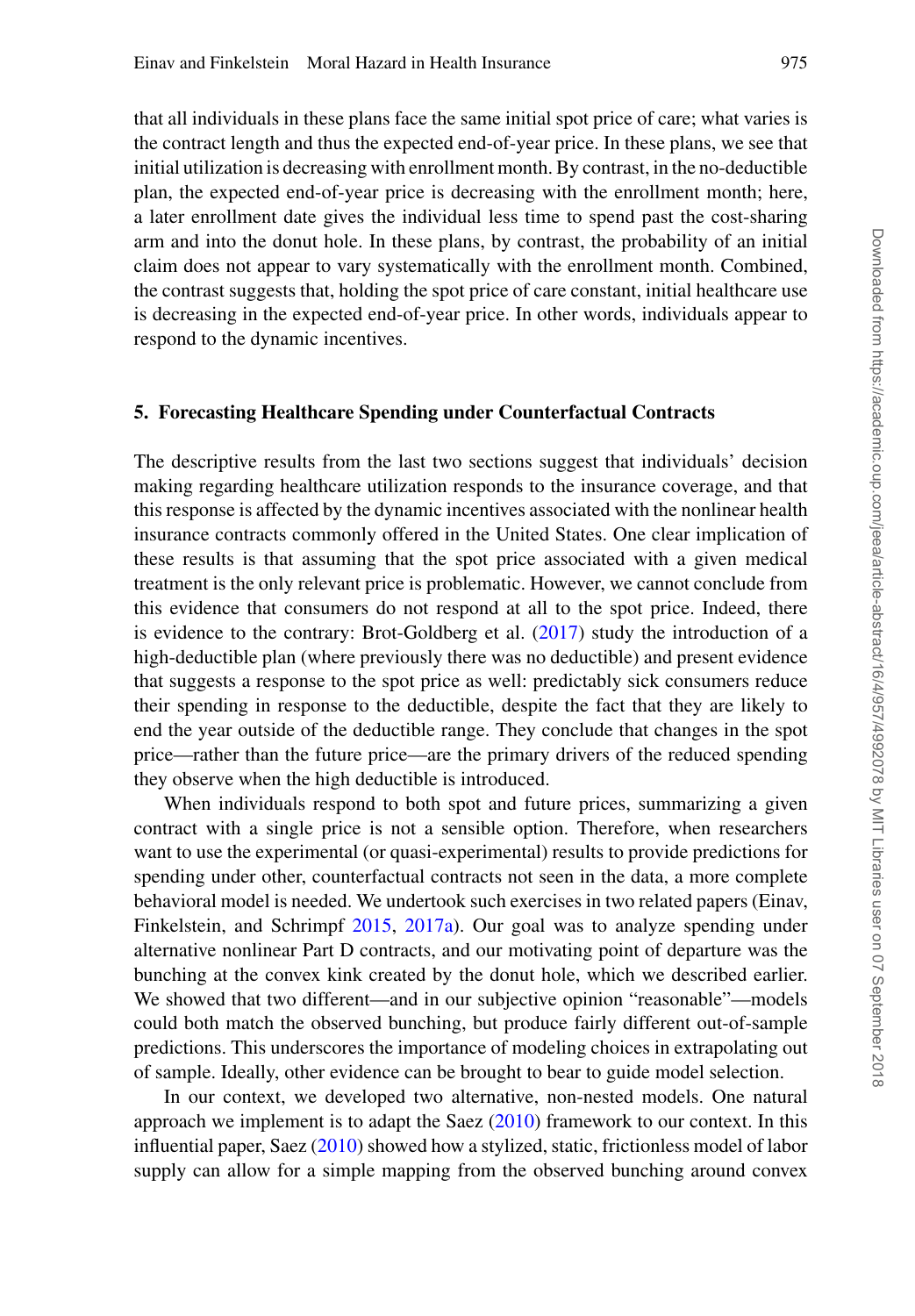kinks in the income tax schedule to an estimate of the elasticity of labor supply. In Einav et al. [\(2017a\)](#page-24-14) we translated Saez's model of labor supply to a model of prescription drug spending and applied his approach straightforwardly to the Medicare Part D setting. To do so, we assumed that individual *i* has quasi-linear utility in drug spending (*m*) and residual income (*y*):  $u_i(m, y) = g_i(m) + y$ . We chose a particular functional form for  $g_i(m)$  so as to obtain a constant elasticity form for drug spending as a function of the out-of-pocket price that would be similar to Saez's constant elasticity form for hours of work with respect to the after-tax wage. This allowed us to almost exactly follow his strategy and derive a mapping between the observed extent of bunching around the donut hole and the elasticity of drug spending with respect to the out-of-pocket price. This exercise resulted in an estimated elasticity of drug spending with respect to the out-of-pocket price of about  $-0.05$ . Because this is based on the bunching at the kink in annual drug spending, the spot and the future price of care are the same for the "bunchers" at the end of the year, which makes this a well-defined object.

Of course, the simplicity of the Saez-style approach comes at the cost of potentially abstracting from a host of real-world features that may be important in a particular context. Our real-world problem is dynamic: individuals make sequential purchase decisions throughout the year as information is revealed, and they make current healthcare utilization decisions facing uncertain future health shocks. The reduced form evidence we discussed in the previous section suggests that individuals do not ignore the future in making such decisions. This reduced form evidence has implications for model selection. In particular, it suggests that a static model—such as our adaptation of Saez [\(2010\)](#page-25-14)—may miss some important features of the consumer problem.

We therefore also developed a dynamic model of drug use in which a (potentially) forward looking individual facing uncertain future health shocks makes drug purchase decisions (Einav et al. [2015\)](#page-24-6). We modeled weekly drug spending decisions, where each week there is some chance of a health event that could be treated by a prescription; if it occurs, the individual must decide whether or not to fill the prescription that week. The individual is covered by a nonlinear prescription drug insurance contract over 52 weeks. A coverage contract is given by a function, similar to the one depicted in the top panel of Figure [4,](#page-12-0) that specifies the out-of-pocket amount the individual would be charged for a prescription drug with a given list price given the cumulative out-ofpocket spending up until that point in the coverage period. Optimal behavior can be characterized by a simple finite horizon dynamic problem. The three state variables are the number of weeks left until the end of the coverage period, the total amount spent so far, and a health state, which accounts for potential serial correlation in health.

In this model there are three economic objects. The first is a statistical description of the distribution of health shocks. The second key object is the primitive price elasticity, or "moral hazard", that captures contemporaneous substitution between health and income. The third object captures the extent to which individuals understand and respond to the dynamic incentives associated with the nonlinear contract. As discussed in the last section, there is evidence that this response exists. The model allows us to quantify it, and to translate it into implications for annual drug spending under alternative—potentially counterfactual—contracts.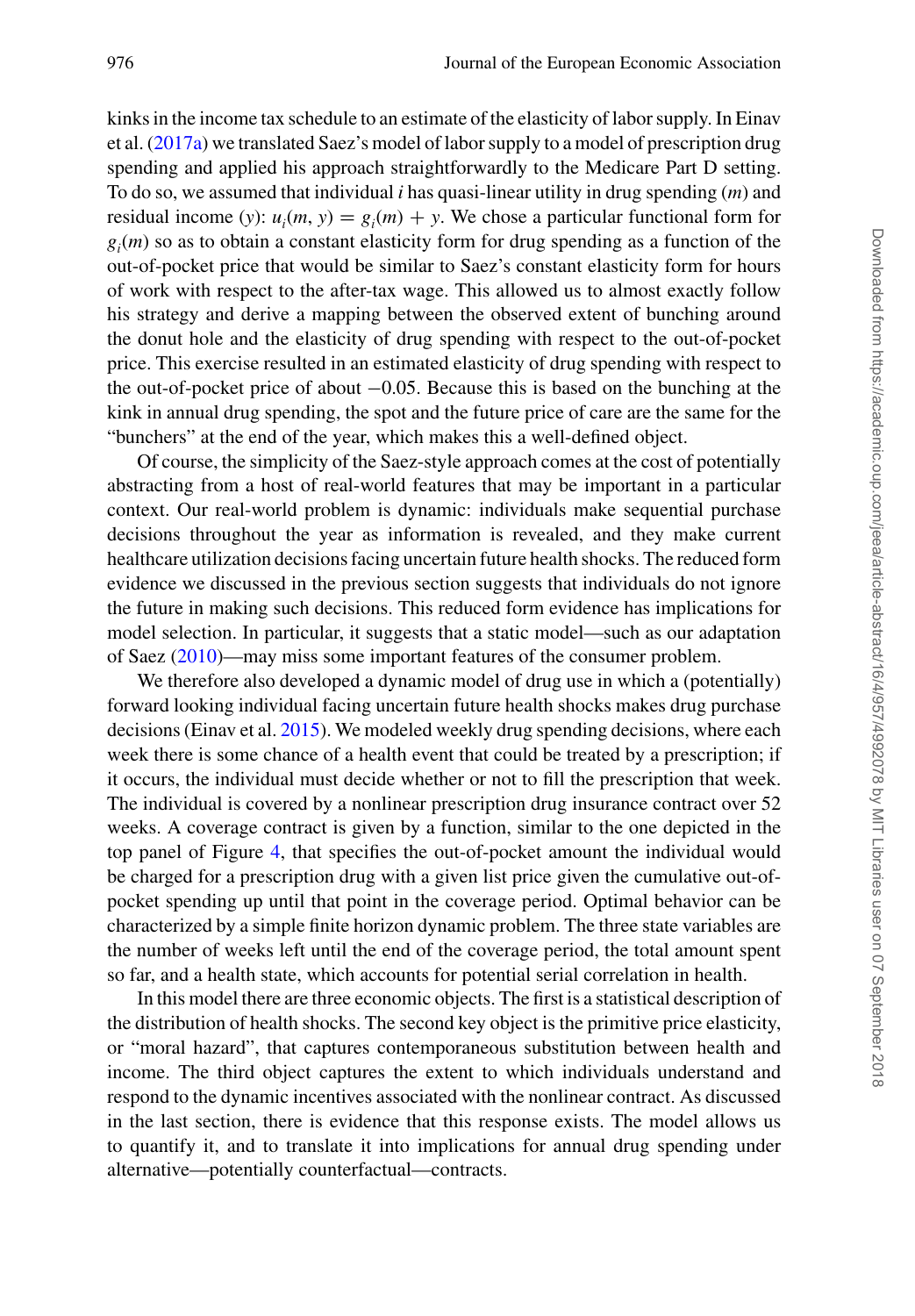We parameterized the model with distributional and functional form assumptions and estimated it using simulated minimum distance. Importantly, one of the moments we fit is the extent of bunching around the donut hole. We then used the estimates to simulate the spending response to a uniform percentage price reduction in all arms of the standard, government-defined plan; this yields implied elasticities of about - 0.25. This elasticity estimate is five times higher than what the Saez-style static model produced.

Thus, both the static Saez-style model and the dynamic model match, by design, the same observed bunching pattern, but they deliver very different out-of-sample predictions. The appeal of the Saez-style model is the simple and transparent mapping from the descriptive fact to the economic object of interest; relatedly, it can be implemented relatively quickly and easily. The dynamic model is more computationally challenging and time consuming to implement; it also has (despite our best efforts) more of a "black box" relationship between the underlying data objects and the economic objects of interest. However, it can account for potentially important economic forces that the static model abstracts from. In particular, it can account for anticipatory responses by forward looking agents to changes in the future price. The static model imposes that any response to the donut hole is limited to people around the donut hole. In contrast, the dynamic model allows for the possibility that the set of people near the donut hole—and therefore "at risk" of bunching—may in fact be endogenously affected by the presence of the donut hole; forward-looking individuals, anticipating the increase in price if they experience a series of negative health shocks, are likely to make purchase decisions that decrease their chance of ending up near the donut hole, even if at that point they are far from reaching it. Indeed, when we considered the implications in the dynamic model of "filling the donut hole" (i.e., providing 25% coinsurance in the donut hole instead of 100% coinsurance as scheduled under the Affordable Care Act to occur by 2020), we estimated that about one-quarter of the resultant spending increase came from "anticipatory" responses by individuals whose annual spending prior to this policy change would have been well below the donut hole (Einav et al. [2015\)](#page-24-6).

The comparison of the results from the static and dynamic model highlights a broader point that should be neither novel nor surprising: modeling choices are consequential. In this specific application, we show that an in-sample bunching pattern may be rationalized by different modeling assumptions, and these assumptions can, at least in some contexts, have very different quantitative implications out-of-sample. This issue is not unique to the bunching literature. The phenomenon is more general. For example, our previous discussion of the results of the RAND Health Insurance Experiment illustrated that the assumptions made in translating the experimental treatment effects into economic objects that could be applied out of sample were also consequential.

More generally, the bunching literature following Saez [\(2010\)](#page-25-14) is one specific application of the influential "sufficient statistics" literature popularized by Chetty [\(2009\)](#page-24-0)—which attempts to use simple models to directly and transparently map reduced form parameters into economic primitives. Our analysis illustrates that two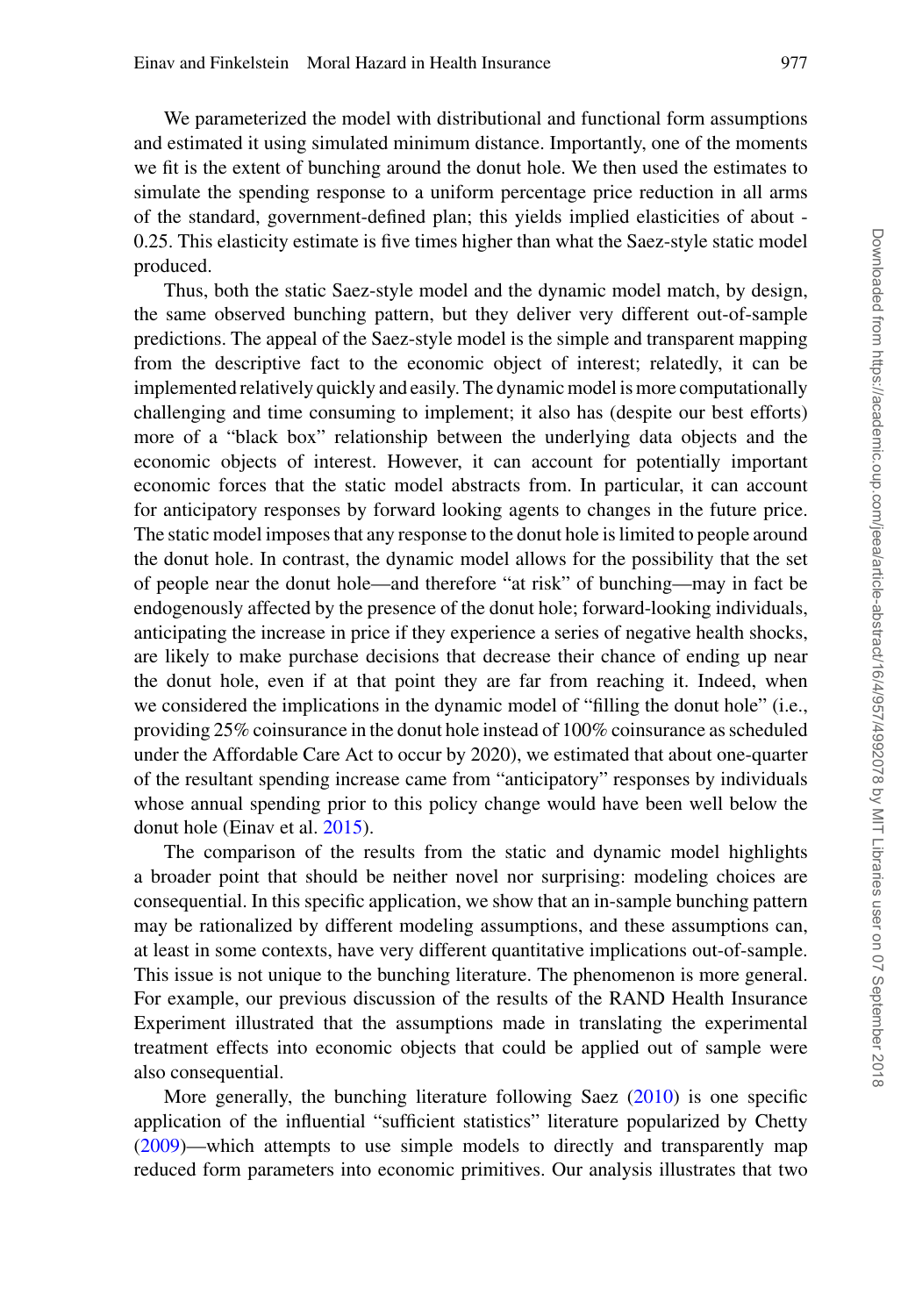different models can map the same reduced form object into very different out-ofsample predictions. Sufficient statistics, in other words, are sufficient conditional on the model (or set of models). This is an obvious point, made clearly by Chetty [\(2009\)](#page-24-0), but sometimes forgotten in applications and interpretations.

#### **6. Conclusions**

The title (and purpose) of our paper is to discuss both "what we know" and "how we know it". The research on moral hazard effects of health insurance that we described (hopefully) illustrates the claim we made at the outset: "reduced form" and "structural" work have their different strengths and limitations, and are most powerful when used in tandem (within or across papers) to answer a given question or a related set of questions.

The reduced form evidence tells us unambiguously that health insurance increases health care utilization and spending. Moral hazard, in other words, irrefutably exists. The overwhelming, compelling evidence on this point—from several randomized evaluations as well as countless, well-crafted quasi-experimental studies—should give any informed reader considerable pause when they hear claims to the contrary. Consider the rhetorical debate we started with over whether moral hazard exists and if so whether it might be of the opposite sign. These qualitative hypotheses are powerfully rejected by the reduced form evidence. This is a particular illustration of a broader point: when the debate is about sharp nulls, or qualitative signs, credible reduced form studies, which often rely on fewer modeling assumptions, are very powerful in convincingly distinguishing between competing hypotheses.

Reduced form evidence can also be valuable for retrospective analysis when an existing policy of interest is captured by the reduced form variation. If one is interested in the question: what happened when Oregon expanded Medicaid coverage in 2008, there is no better way to answer that than with the results of the lotteried expansion. Likewise, historical interest in the impact of the original introduction of Medicare can be well-served by reduced form analyses of the impact of that introduction (Finkelstein [2007;](#page-24-11) Finkelstein and McKnight [2008\)](#page-24-15).

One might also be tempted to use reduced form results for prospective analyses of policies that are "close enough" to the reduced form variation. Here, however, it becomes challenging without additional theory and evidence to know what dimensions of the setting are important and how to judge "closeness" in those dimensions. For example, the low-income, able boded uninsured adults covered by Medicaid through the 2008 Oregon Health Insurance Experiment are a very similar population to the low-income able boded uninsured adults covered by the 2014 Medicaid expansions under the Affordable Care Act; indeed, the only obvious difference is that in Oregon eligibility required the individual to be below 100% of the federal poverty line whereas the state Medicaid expansions reached to 138% of the federal poverty line. Yet a host of factors could produce differential short-run impacts of Medicaid in Oregon and in these other expansions. The most obvious is that the demographics of low income adults and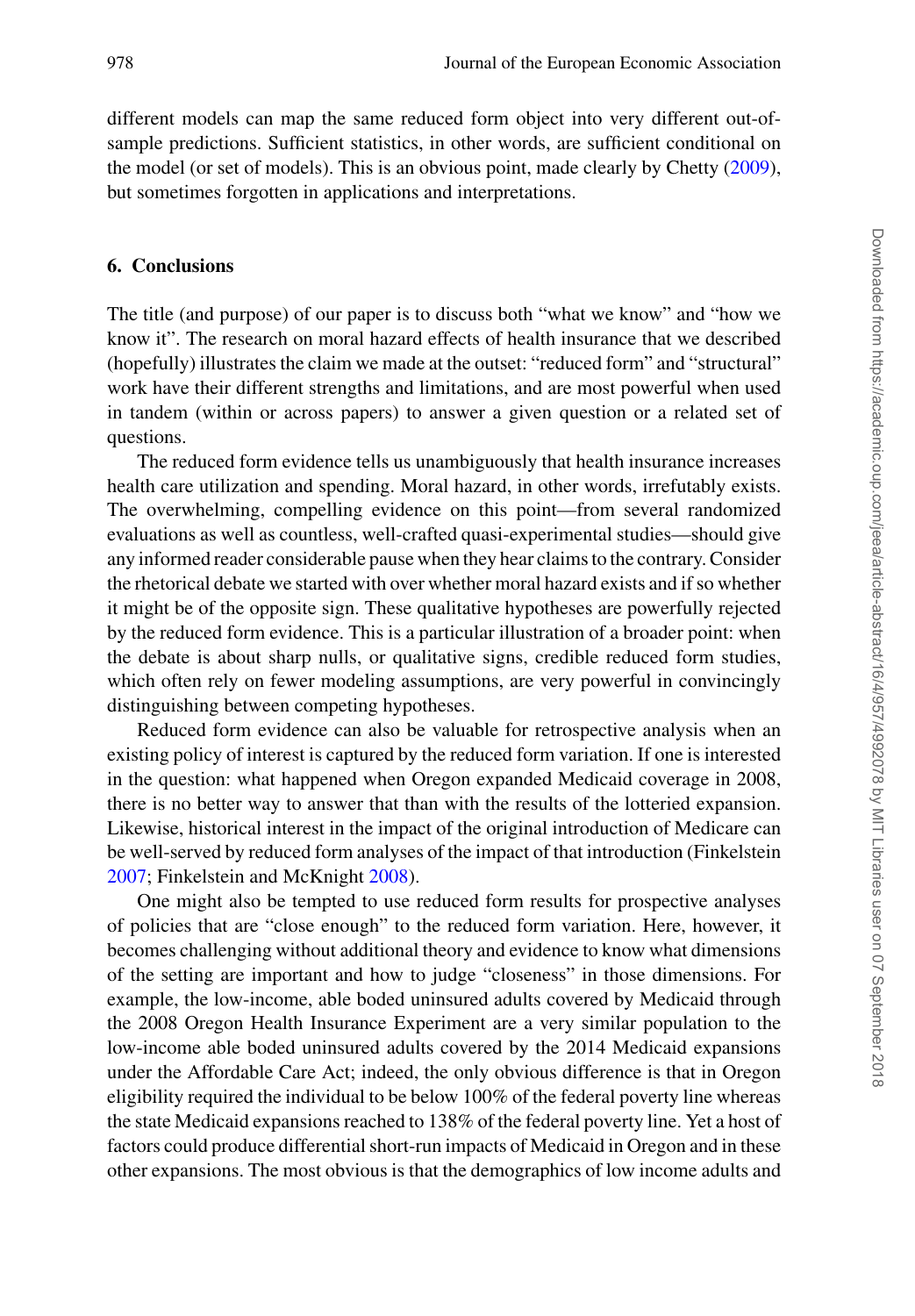the nature of the healthcare system (including the healthcare safety net) differs across the country. One could perhaps shed some light on this (power permitting) through heterogeneity analysis in the Oregon experiment across types of people and places. Other observable differences—such as in the macro economy—would be harder to address. More subtle conceptual differences would require more thought and modeling. For example, the partial equilibrium impacts of covering a small number of people in Oregon might differ from the general equilibrium effects of a market-wide expansion in insurance coverage under the ACA (Finkelstein [2007\)](#page-24-11). The impact of health insurance for individuals who voluntarily sign up for the lottery may well be different than the impact when, as in the ACA, insurance coverage is mandatory (Finkelstein et al. [2012;](#page-24-5) Einav et al. [2013\)](#page-24-16).

The limitations of prospective policy analysis with reduced form evidence points to the need for economic modeling. More broadly, whenever we want to study the impact of something not observed in the data, we need a model to extrapolate from reduced form estimates to the setting of interest. The results from the RAND Health Insurance Experiment that we described illustrated this point. The RAND experiment delivers causal estimates of the spending impact of the particular health insurance contracts included in the experiment. The literature has since extrapolated from these plan fixed effects to forecast the spending effects of alternative contracts not observed in the data, such as high-deductible plans. As we have seen, the modeling choices made in such extrapolations are quite consequential for the translation of the reduced form estimates into spending forecasts. Since ad hoc choices of how to extrapolate from reduced form estimates to contracts not observed in the data can yield very different results, this suggests the value of more formal modeling in which one specifies and estimates a model of primitives that govern how an individual's medical care utilization responds to the entire nonlinear budget set contracted by the health insurance contract.

This is a nontrivial exercise. It requires, among other things, estimating the individual's beliefs about the arrival rate of medical shocks over the year, her discount rate of future events, and her willingness to trade off health and medical utilization against other consumption. Naturally, as we illustrated, the modeling choices themselves will be consequential, even when they can match the reduced form facts. Here, the reduced form evidence that individuals are at least partly forward looking can motivate the use of a dynamic model.

We thus see great complementarity between the reduced form analysis and economic modeling in ways that our examples have hopefully illustrated. Economic models allow us to get more bang for our reduced form buck—analyzing, for example, not just whether the current Part D contracts affect drug spending but forecasting what that spending would be like under alternative policies. In turn, reduced form evidence allows us to focus our questions—it is useful to verify that moral hazard exists before trying to model it—and make more informed modeling choices.

Naturally this basic point applies more broadly than our narrow context of moral hazard effects of health insurance. One closely related, and understudied application is to the behavioral response of healthcare *providers* to the financial incentives embodied in healthcare contracts. As we noted earlier, healthcare spending is extremely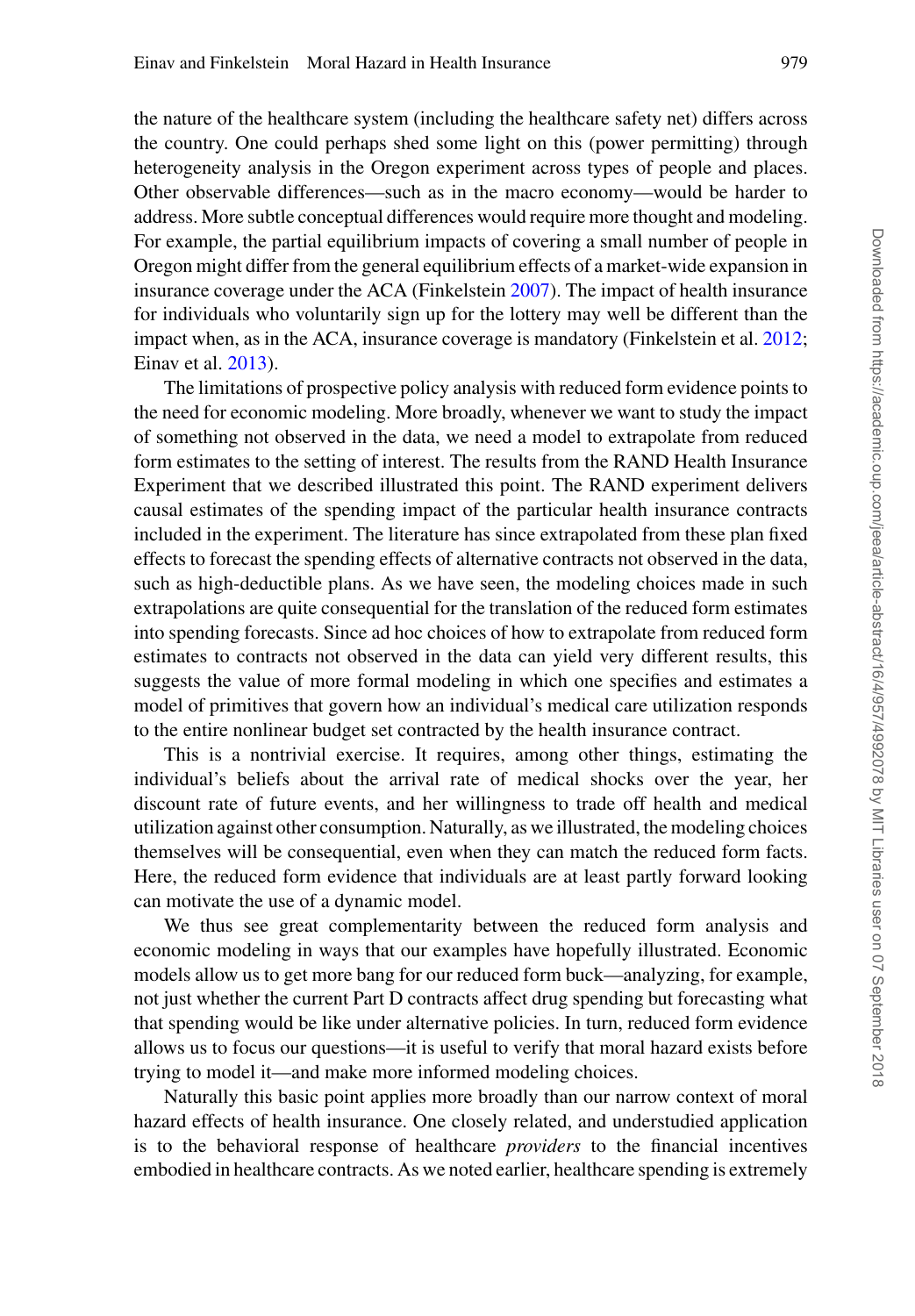right skewed—about 5% of the population accounts for about 50% of healthcare expenditures (Cohen and Yu [2012\)](#page-24-17). Therefore most healthcare spending is accounted for by individuals who have spent past their deductible and co-insurance arms and face little, if any, cost-sharing requirements. For affecting the aggregate level of healthcare spending, therefore, focusing on provider rather than consumer financial incentives may be more fruitful.

The impact of provider incentives in health insurance has, to date, received comparatively less empirical attention than the impact of consumer incentives. There is hope, however, that this may be changing. For example, Clemens and Gottlieb [\(2014\)](#page-24-18) provide quasi-experimental estimates of how quantity and nature of healthcare supplied by physicians responds to changes in their reimbursement rate for that care. Eliason et al. [\(2016\)](#page-24-19) and Einav, Finkelstein, and Mahoney [\(2017b\)](#page-24-20) provide evidence that hospitals' decisions of when to discharge patients tend to "bunch" on and shortly after the length of stay that provides the hospital with a large jump in payments; they then interpret this provider response through the lens of an economic model that allows for assessments of behavior under counterfactual payment schedules. The empirical approaches we discussed here in the context of consumer incentives—and the strong complementarity across them—have natural application to provider incentives.

It is a great time to be an empirical economist. We have a rich tradition of economic modeling and structural estimation to draw upon. And we are the beneficiaries of an improved (and improving!) reduced form toolkit for identifying causal effects (Angrist and Pischke [2010\)](#page-23-7). Both can be applied to the large, and rich administrative data sets that researchers are increasingly accessing. By combining these approaches—within and across papers—our production possibility frontier will expand even further.

## **References**

- <span id="page-23-1"></span>Akerlof, George (1970). "The Market for 'Lemons': Quality Uncertainty and the Market Mechanism." *Quarterly Journal of Economics*, 84, 488–500.
- <span id="page-23-7"></span>Angrist, Joshua D. and Jorn-Steffen Pischke (2010). "The Credibility Revolution in Empirical Economics: How Better Research Design is Taking the Con out of Econometrics." *Journal of Economic Perspectives*, 24(2), 3–30.
- <span id="page-23-5"></span>Aron-Dine, Aviva, Liran Einav, and Amy Finkelstein (2013). "The RAND Health Insurance Experiment, Three Decades Later." *Journal of Economic Perspectives*, 27(1), 197–222.
- <span id="page-23-6"></span>Aron-Dine, Aviva, Liran Einav, Amy Finkelstein, and Mark Cullen (2015). "Moral Hazard in Health Insurance: Do Dynamic Incentives Matter?" *Review of Economics and Statistics*, 97, 725–741.
- <span id="page-23-0"></span>Arrow, Kenneth J. (1963). "Uncertainty and The Welfare Economics of Medical Care." *American Economic Review*, 53(5), 941–973.
- <span id="page-23-2"></span>Baicker, Katherine, Sarah Taubman, Heidi Allen, Mira Bernstein, Jonathan Gruber, Joseph P. Newhouse, Eric C. Schneider, Bill Wright, Alan M. Zaslabsky, and Amy Finkelstein (2013). "The Oregon Experiment—Effects of Medicaid on Clinical Outcomes." *New England Journal of Medicine*, 386, 1713–1722.
- <span id="page-23-3"></span>Baicker, Katherine, Amy Finkelstein, Jae Song, and Sarah Taubman (2014). "The Impact of Medicaid on Labor Market Activity and Program Participation: Evidence from the Oregon Health Insurance Experiment." *American Economic Review Papers and Proceedings*, 104, 322–328.
- <span id="page-23-4"></span>Brot-Goldberg, Zarek C., Amitabh Chandra, Benjamin R. Handel, and Jonathan T. Kolstad (2017). "What Does a Deductible Do? The Impact of Cost-Sharing on Health Care Prices, Quantities, and Spending Dynamics." *Quarterly Journal of Economics*, 132, 1261–1318.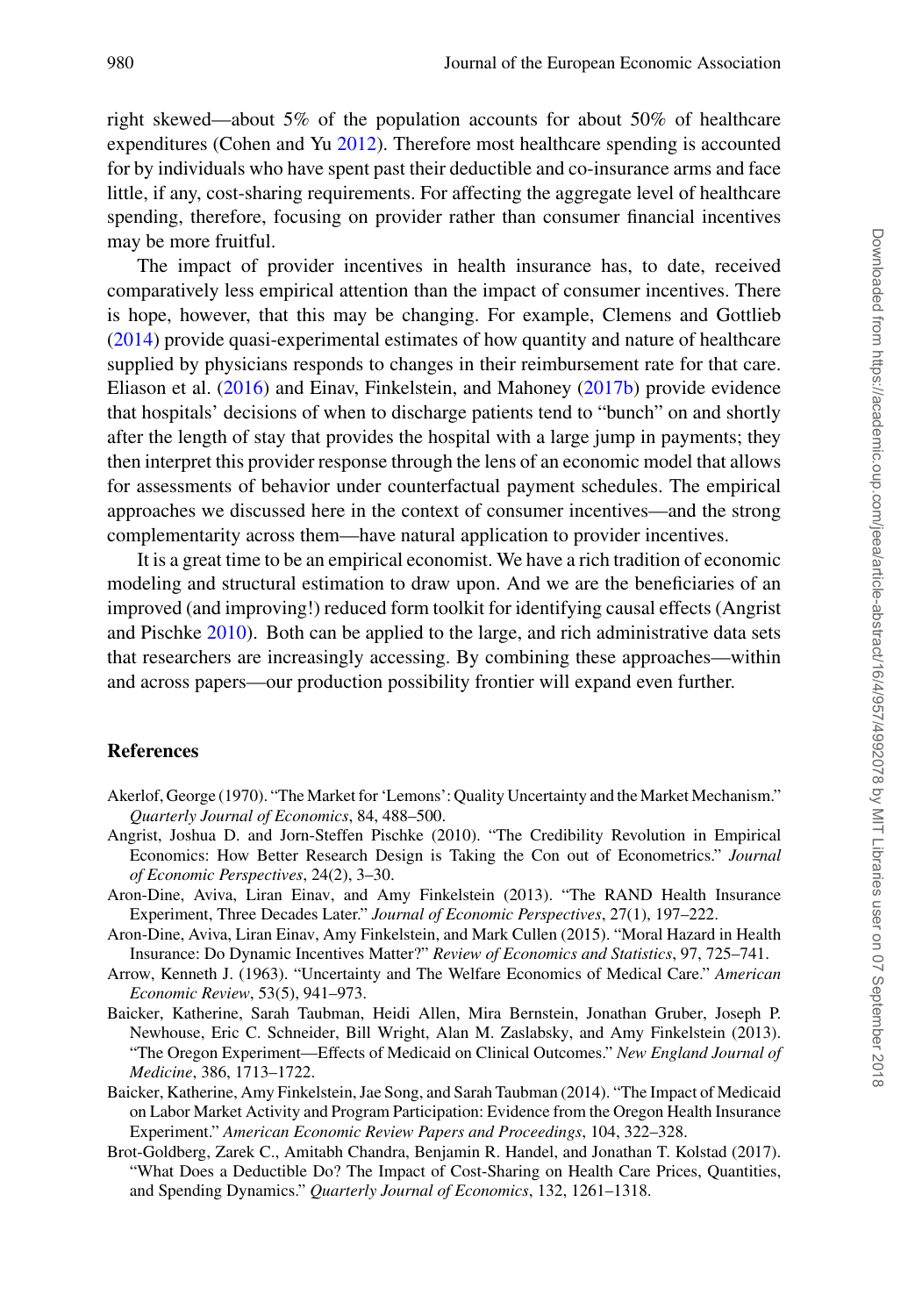- <span id="page-24-8"></span>Buchanan, Joan L., Emmett B. Keeler, John E. Rolph, and Martin R. Holmer (1991). "Simulating Health Expenditures under Alternative Insurance Plans." *Management Science*, 37, 1067–1090.
- <span id="page-24-18"></span>Clemens, Jeffrey and Joshua D. Gottlieb (2014). "Do Physicians' Financial Incentives Affect Medical Treatment and Patient Health?" *American Economic Review*, 104(4), 1320–1349.
- <span id="page-24-17"></span>Cohen, Steven B. and William Yu (2012). "The Concentration and Persistence in the Level of Health Expenditures over Time: Estimates for the U.S. Population, 2008–2009." *Statistical Brief*, Vol. 354. Agency for Healthcare Research and Quality, Rockville, MD.
- <span id="page-24-10"></span>Cogan, John F., R. Glenn Hubbard, and Daniel P. Kessler (2005). *Healthy, Wealthy, and Wise: Five Steps to a Better Healthcare System*, 1st ed. AEI Press, Washington, DC.
- <span id="page-24-0"></span>Chetty, Raj (2009). "Sufficient Statistics for Welfare Analysis: A Bridge Between Structural and Reduced-Form Methods." *Annual Review of Economics*, 1, 451–488.
- <span id="page-24-9"></span>Cutler, David M. (1995). "Technology, Health Costs, and the NIH." National Institutes of Health Economics Roundtable on Biomedical Research.
- <span id="page-24-3"></span>Cutler, David M. and Richard J. Zeckhauser (2000). "The Anatomy of Health Insurance." In *Handbook of Health Economics*, edited by A. J. Culyer and J. P. Newhouse. Elsevier, Amsterdam, pp. 563–643.
- <span id="page-24-7"></span>Duggan, Mark, Patrick Healy, and Fiona Scott Morton (2008). "Providing Prescription Drug Coverage to the Elderly: America's Experiment with Medicare Part D." *Journal of Economic Perspectives*, 22(4), 69–92.
- <span id="page-24-2"></span>Ehrlich, Isaac and Gary S. Becker (1972). "Market insurance, Self-insurance, and Self-protection." *Journal of Political Economy*, 80, 623–648.
- <span id="page-24-13"></span>Eichner, Matthew J. (1997). "Medical Expenditures and Major Risk Health Insurance." *Ph.D. Dissertation*, MIT.
- <span id="page-24-12"></span>Eichner, Matthew J. (1998). "The Demand for Medical Care: What People Pay Does Matter." *American Economic Review Papers and Proceedings*, 88, 117–121.
- <span id="page-24-4"></span>Einav, Liran and Amy Finkelstein (2011). "Selection in Insurance Markets: Theory and Evidence in Pictures." *Journal of Economic Perspectives* 25(1), 115–138.
- <span id="page-24-16"></span>Einav, Liran, Amy Finkelstein, Steven P. Ryan, Paul Schrimpf, and Mark R. Cullen (2013). "Selection on Moral Hazard in Health Insurance." *American Economic Review*, 103(1), 178–219.
- <span id="page-24-6"></span>Einav, Liran, Amy Finkelstein, and Paul Schrimpf (2015). "The Response of Drug Expenditure to Nonlinear Contract Design: Evidence from Medicare Part D." *Quarterly Journal of Economics*, 130, 841–899.
- <span id="page-24-14"></span>Einav, Liran, Amy Finkelstein, and Paul Schrimpf (2017a). "Bunching at The Kink: Implications for Spending Responses to Health Insurance Contracts." *Journal of Public Economics*, 146, 27–40.
- <span id="page-24-20"></span>Einav, Liran, Amy Finkelstein, and Neale Mahoney (2017b). "Provider Incentives and Healthcare Costs: Evidence from Long-Term Care Hospitals." NBER Working Paper No. 23100, National Bureau of Economic Research, Cambridge, MA, USA.
- <span id="page-24-1"></span>Einav, Liran and Jonathan Levin (2010). "Empirical Industrial Organization: A Progress Report." *Journal of Economic Perspectives*, 24(2), 145–162.
- <span id="page-24-19"></span>Eliason, Paul J., Paul L. E. Grieco, Ryan C. McDevitt, and James W. Roberts (2016). "Strategic Patient Discharge: The Case of Long-Term Care Hospitals." NBER Working Paper No. 22598, National Bureau of Economic Research, Cambridge, MA, USA.
- Feldstein, Martin (1973). "The Welfare Loss of Excess Health Insurance." *Journal of Political Economy*, 81, 251–280.
- <span id="page-24-11"></span>Finkelstein, Amy (2007). "The Aggregate Effects of Health Insurance: Evidence from the Introduction of Medicare." *Quarterly Journal of Economics*, 122, 1–37.
- <span id="page-24-15"></span>Finkelstein, Amy and Robin McKnight (2008). "What did Medicare Do? The Initial Impact of Medicare on Mortality and Out of Pocket Spending." *Journal of Public Economics*, 92, 1644– 1668.
- <span id="page-24-5"></span>Finkelstein, Amy, Sarah Taubman, Bill Wright, Mira Bernstein, Jonathan Gruber, Joseph E. Newhouse, Heidi Allen, and Katherine Baicker (2012). "The Oregon Health Insurance Experiment: Evidence from the First Year." *Quarterly Journal of Economics*, 127, 1057–1106.